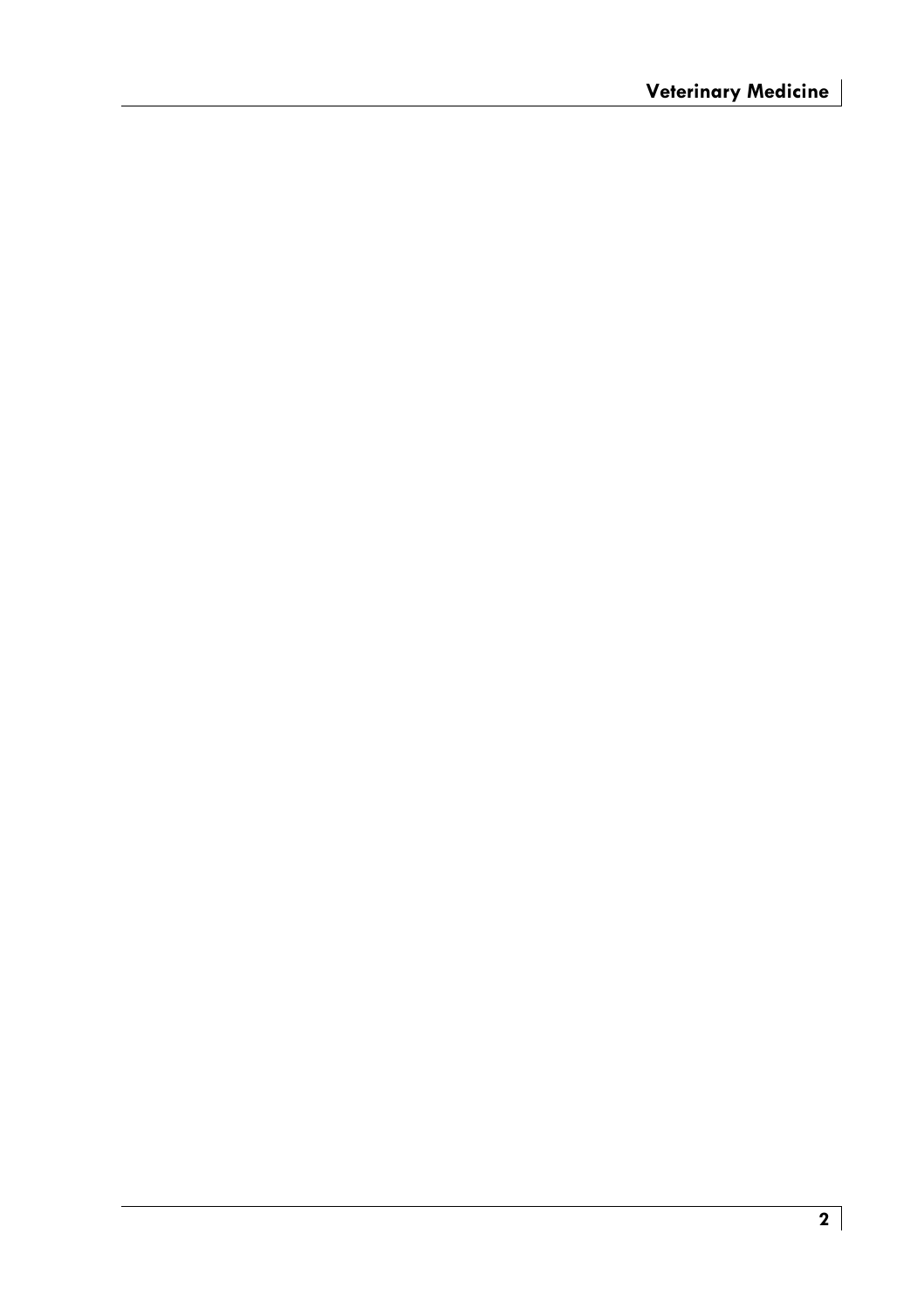# **From September 2005 all first year courses are modularised. Further information is available at www.ucd.ie/horizons**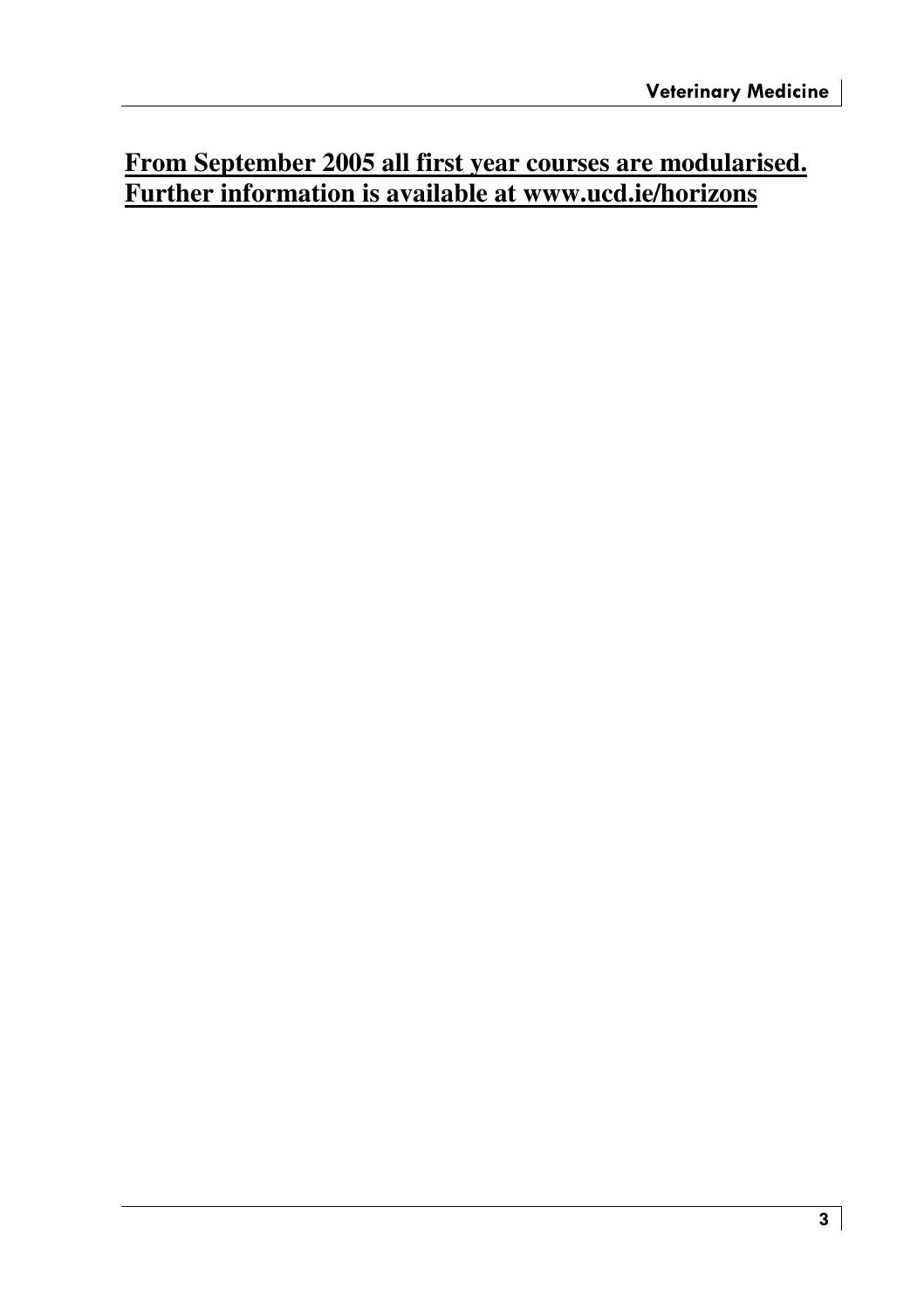# **Contents**

| Degree of Bachelor of Veterinary Medicine (MVB) 6                             |  |
|-------------------------------------------------------------------------------|--|
|                                                                               |  |
|                                                                               |  |
|                                                                               |  |
| VAN 2010 Veterinary Anatomy II (including Histology and Embryology)  9        |  |
|                                                                               |  |
|                                                                               |  |
| VAN 2040 Applications and Integration (Problem Based Learning)  10            |  |
|                                                                               |  |
|                                                                               |  |
|                                                                               |  |
|                                                                               |  |
|                                                                               |  |
|                                                                               |  |
|                                                                               |  |
|                                                                               |  |
|                                                                               |  |
|                                                                               |  |
|                                                                               |  |
|                                                                               |  |
|                                                                               |  |
|                                                                               |  |
| VAN 3100 Third veterinary medicine: Respiratory and Cardiovascular System  15 |  |
|                                                                               |  |
|                                                                               |  |
|                                                                               |  |
|                                                                               |  |
|                                                                               |  |
|                                                                               |  |
|                                                                               |  |
|                                                                               |  |
|                                                                               |  |
|                                                                               |  |
| VSY 5060 Veterinary Surgery, Diagnostic Imaging and Anaesthesia  18           |  |
|                                                                               |  |
|                                                                               |  |
|                                                                               |  |
|                                                                               |  |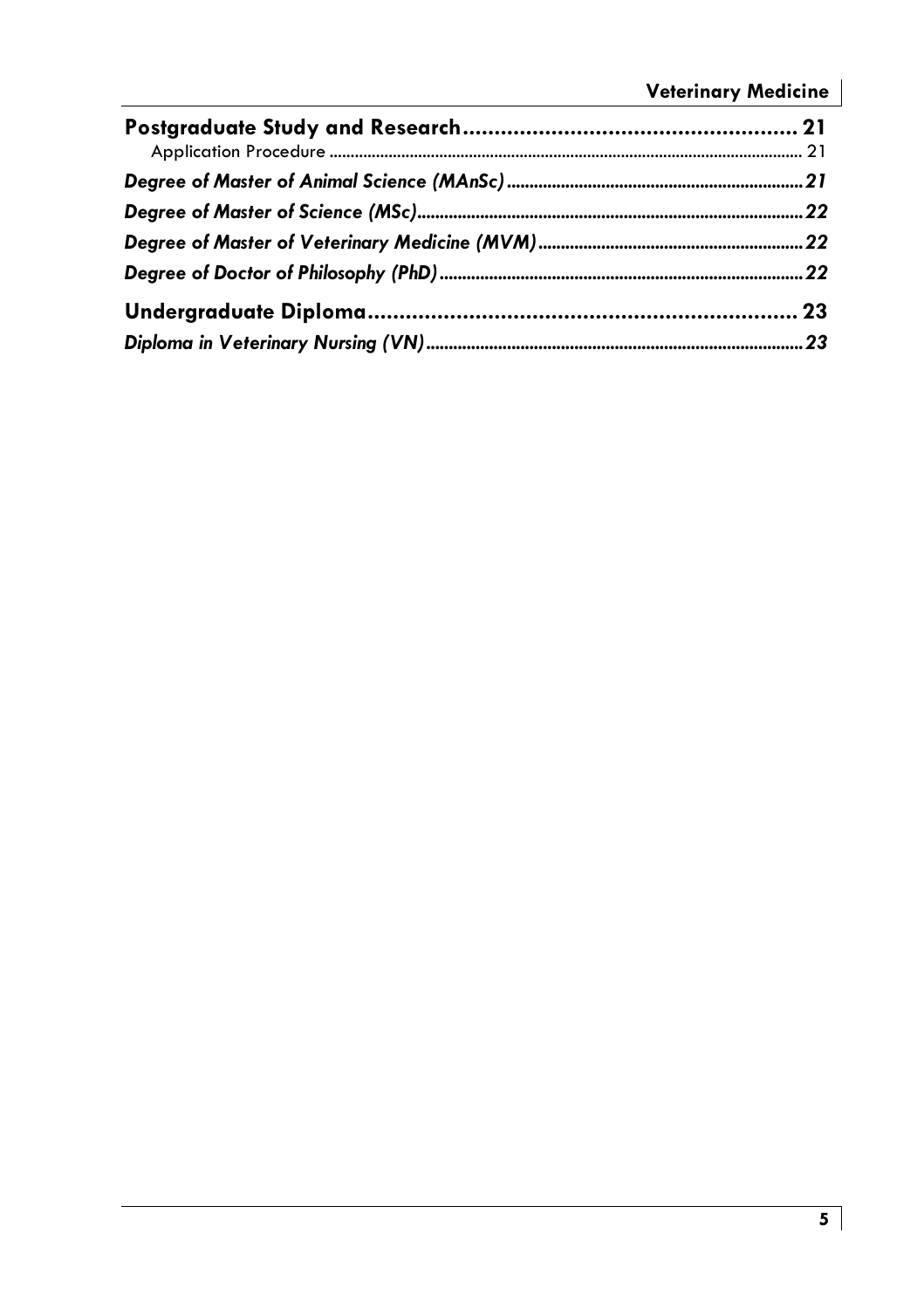# Dearee of Bachelor of Veterinary Medicine (MVB)

### **General Information**

- $\mathbf{1}$ This degree enables the holder to be registered on the Register of the Veterinary Council of Ireland. Only persons so registered are entitled to practise as veterinary surgeons in the Republic of Ireland. Holders of this degree, provided they are EU nationals, are also, under the EU Directives, entitled to register and practise in the United Kingdom and in all other EU countries.
- $\overline{2}$ The programme of study for the degree extends over a period of five years. Courses are taken at the College of Life Sciences, University College Dublin, Belfield; and at the University farm at Lyons Estate, Newcastle, Co. Dublin.
- $\mathcal{R}$ The number of new entrants to the First Veterinary Medicine Year will be limited. As the number of applicants far exceeds the number of places available, places are offered strictly on the basis of academic achievement.
- $\overline{4}$ Students intending to proceed to this degree must comply with the regulations regarding entry to the University.
- 5 Students are required to become proficient in the handling and management of a variety of animal species and are allocated an appropriate programme of farm and companion animal experience up to a maximum of ten weeks, following interview. This experience should be obtained between the Christmas vacation of the first veterinary year and the end of the Easter break of the second veterinary year. Students are designated a staff supervisor who approves the farm or animal facilities proposed. The completion of this requirement to the satisfaction of the student's supervisor is a prerequisite for passing the Animal Husbandry and Production examination.
- Students are required to have passed the University Examinations in full before 6 being permitted to proceed to the courses of the following year. The University Examinations will be held in the Summer and Supplemental Examinations will be held in the Autumn for those students who fail in the Summer and for those students who have special permission from the President. Students who fail a Supplemental Examination will be interviewed by the Programme Student Progress Committee.
- $\overline{7}$ Each University Examination must be passed within two years of the date of entry to the course for that examination.
- In special circumstances, i.e. on the grounds of ill health or for some other grave 8 reason, the College may recommend the extension of the one-year rule and of the two-year rule.
- 9 Students who do not pass one or more subjects of the University Examinations may be required to re-attend courses before being permitted to present for the examination in the following Summer.
- 10 Students who fail the Final Veterinary Examination in the summer may be required to attend the University Veterinary Hospital prior to taking that examination in the Autumn of that year.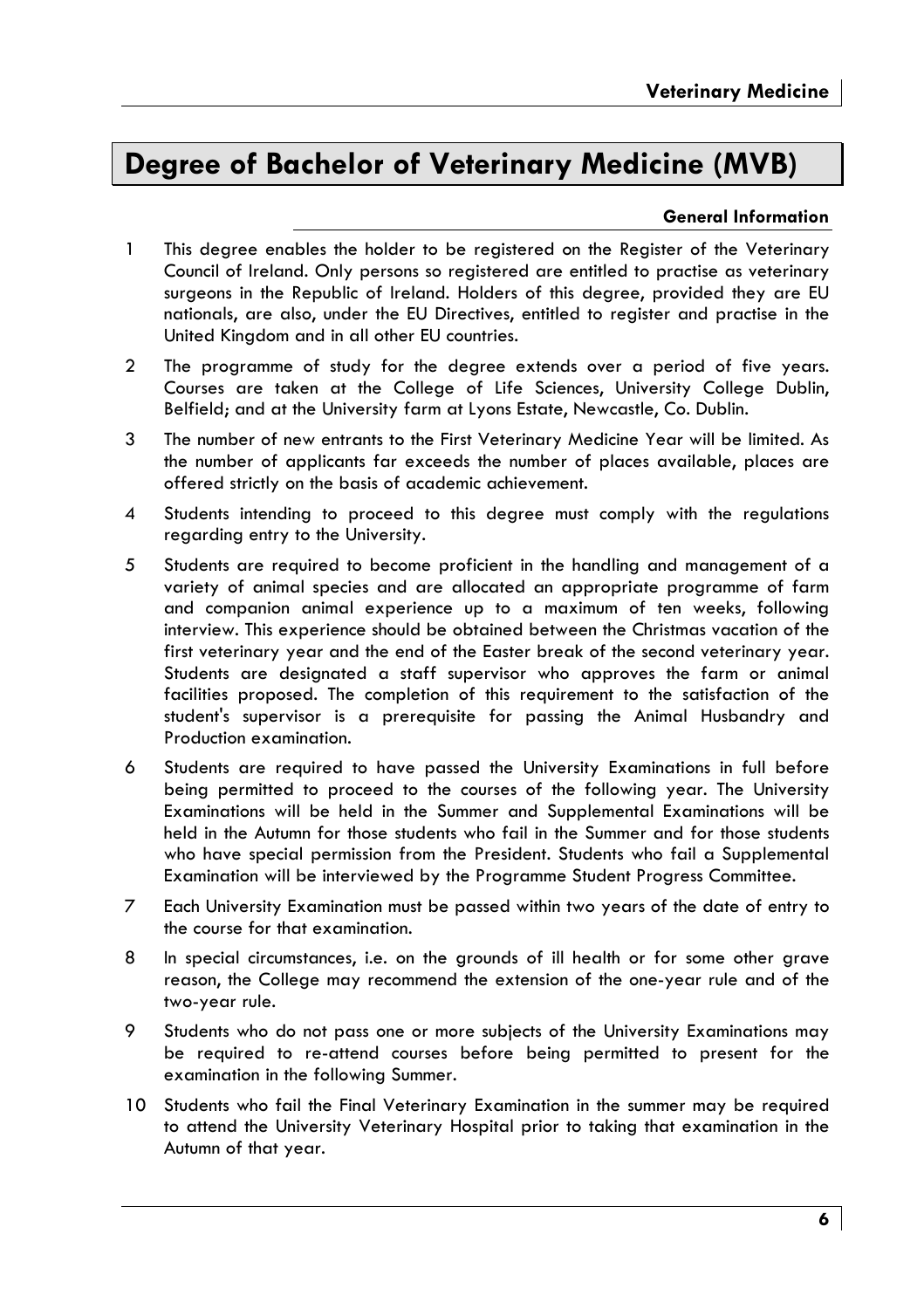$11 (i)$ During the third, fourth and fifth years of the course, students are required to complete a minimum period of 24 weeks of practical extra-mural experience. This experience is to be spread over the three years as follows:

| Third year (Christmas, Easter<br>and Summer vacations)  | 8-10 weeks suggested (clinical)                |
|---------------------------------------------------------|------------------------------------------------|
| Fourth year (Christmas, Easter<br>and Summer vacations) | 10-12 weeks (clinical)<br>2 weeks (meat plant) |
| Final year (Christmas and<br>Easter vacations)          | 2-4 weeks (clinical)                           |

- (ii) Students are assigned to a Clinical Tutor in third year. The 24 clinical weeks\* to be spent with practising veterinary surgeons should include a minimum of:
	- 2 weeks equine practice
	- 4 weeks small animal practice
	- 6 weeks farm animal or mixed practice.
- (iii) The remainder of the time can be spent in practices, hospitals, laboratories, District Veterinary Offices (DVO), etc. selected by the individual student and approved in advance by the College.
- (iv) Each student will spend two full weeks in an approved meat plant and one full week in a PDSA Centre.
- (v) Holders of Training Scholarships will be allowed credit for up to nine weeks of practical extra-mural experience for time spent at an approved centre.
- (vi) Up to 6 weeks may be spent overseas (up to 15 weeks with the approval of the Chair of the Clinical Division).
- (vii) Certification of Attendance:

For each placement a progress sheet (Form PS/100) must be signed by the senior supervising veterinary surgeon certifying that a specified period of study has been completed and submitted to the Programme Office as soon as possible after the end of the placement.

12 Students are required to attend their practicals and clinics. Failure to do so without satisfactory explanation to the Head of School will be notified to the Registrar. A student whose attendance, after formal warning by the Registrar, continues to be unsatisfactory, may be debarred by the Academic Council from presenting for examination.

<sup>\*</sup> A week is between 5 and 7 days, dependent on the normal working week of the practice/establishment.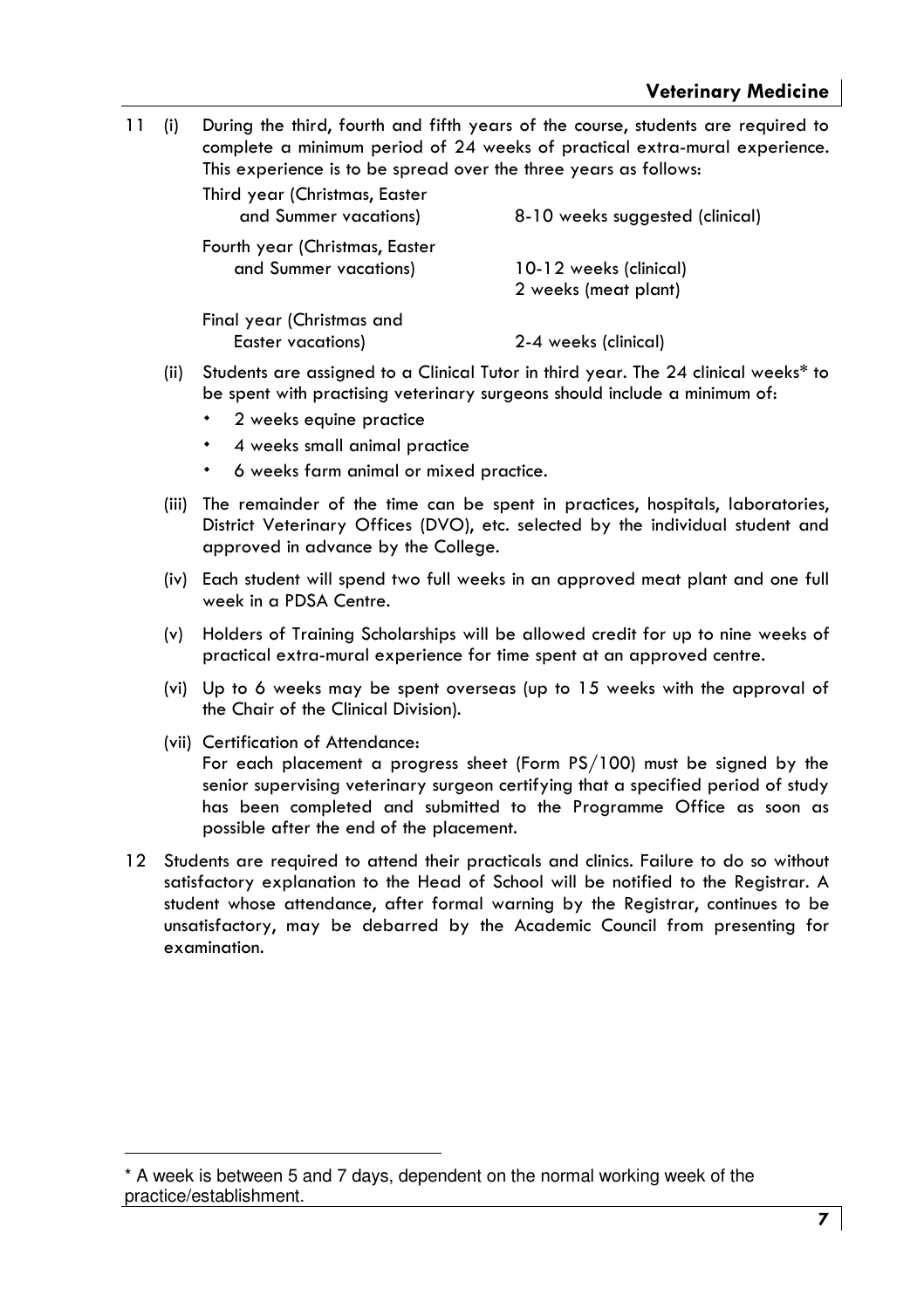# **Examination Subjects MVB**

|                                                                                     | <b>ECTS Credits</b> |
|-------------------------------------------------------------------------------------|---------------------|
| Second University Examination in Veterinary Medicine                                |                     |
| <b>VAN 2010</b><br>Veterinary Anatomy II (including Histology and Embryology)       | 18                  |
| AHP 2050 Animal Husbandry and Production                                            | 18                  |
| <b>VPB 2020</b><br>Veterinary Physiology and Biochemistry II                        | 18                  |
| VAN 2040 Applications and Integration (Problem Based Learning)                      | 6                   |
| <b>Third University Examination in Veterinary Medicine</b><br><b>Old Curriculum</b> |                     |
| VMP 3010 Veterinary Microbiology                                                    | 10                  |
| VMP 3020 Veterinary Parasitology                                                    | 10                  |
| <b>SACS 3050Small Animal Clinical Studies I</b>                                     | 10                  |
| LACS 3040 Large Animal Clinical Studies I                                           | 10                  |
| <b>VSY 3070</b><br>Veterinary Surgery I                                             | 10                  |
| SACS 3060Veterinary Pharmacology and Toxicology I                                   | 10                  |
| <b>Third University Examination in Veterinary Medicine</b><br><b>New Curriculum</b> |                     |
| VMP 3100 Basic Veterinary Microbiology                                              | 10                  |
| VMP 3110 Basic Veterinary Parasitology                                              | 10                  |
| <b>VPY 3100</b><br><b>Basic Veterinary Pathology</b>                                | 10                  |
| <b>VPB 3100</b><br>Veterinary Pharmacology / Toxicology                             | 5                   |
| VMP 3120 Population medicine III                                                    | 5                   |
| VAN 3100 Third veterinary medicine: Respiratory and Cardiovascular System           | 10                  |
| VAN 3110 Third veterinary medicine: Gastrointestinal System                         | 10                  |
| <b>Fourth University Examination in Veterinary Medicine</b>                         |                     |
| LACS 4080 Large Animal Clinical Studies II                                          | 10                  |
| SACS 4050 Small Animal Clinical Studies II                                          | 10                  |
| VMP 4040 Veterinary Infectious Diseases                                             | 10                  |
| <b>VPY 4090</b><br>Veterinary Pathology                                             | 10                  |
| VSY 4060 Veterinary Surgery II                                                      | 10                  |
| LACS 4070 Veterinary Public Health and Food Hygiene                                 | 10                  |
| <b>MVB Degree Examination</b><br><b>VMRD 5000</b><br>Veterinary Medicine            | 60                  |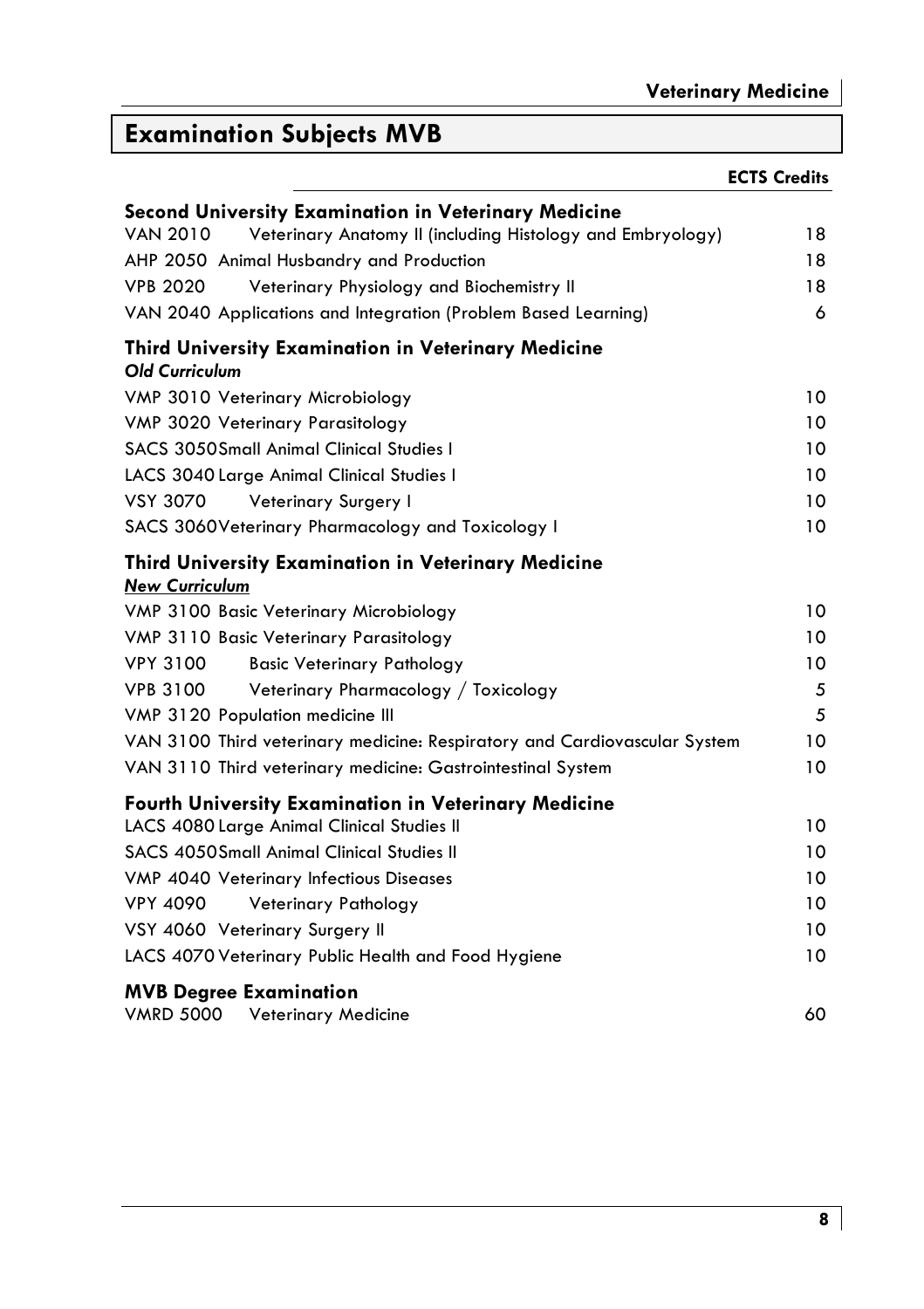**VAN 2010** 

**AHP 2050** 

# **Courses of Instruction for the Dearee of MVB**

Veterinary Anatomy II (including Histology and Embryology)

### **Second Year**

Year Coordinator: Dr Deirdre Campion

### (Course Coordinator: Dr Michael Dore)

The second year course in veterinary anatomy completes the regional approach to the study of comparative anatomy in domestic animals begun in first year. The comparative anatomy of the head is covered including its overall development and the development of particular structures within the head. The histology of these structures is also studied. This is followed by a course on the functional anatomy of the limbs with particular emphasis on athletic species. The second half of the second semester is devoted to courses on radiographic anatomy and imaging, and the anatomy of exotic animals. The latter is presented in a self-learning format with students carrying out projects under supervision, and exchanging information.

### **Animal Husbandry and Production**

### (Course Coordinator: Mr Vivian Gath)

This course consists of lectures, tutorials, laboratory and companion animal practical classes given at Belfield and farm animal practical classes which take place at the University Research Farm at Lyons. The aim of the course is to cover the basic components of animal husbandry and production and give the students current practical knowledge and recommendations on how to breed, house and manage farm and companion animals. In formal lectures and tutorials emphasis is placed on understanding the principals of genetics, nutrition, behaviour, reproduction, welfare and practical aspects of the husbandry of farm and companion animals. Alternative farming systems are also covered, as are economics and welfare implications of the management of all species. Laboratory sessions deal with the use of modern diagnostic techniques in genetics, nutrition, reproduction and dairy technology to help solve practical problems at farm level. Animal practical classes involve identification of horses, determination of reproductive status of farm animals, husbandry factors contributing to mastitis and investigating the behaviour, care and welfare of farm and companion animals. Tutorials are focused on assessing animal performance and health. Visits are made to specific farms to help the student evaluate the efficiency of management, determine their strengths and weaknesses, and make practical recommendations on how to improve efficiency.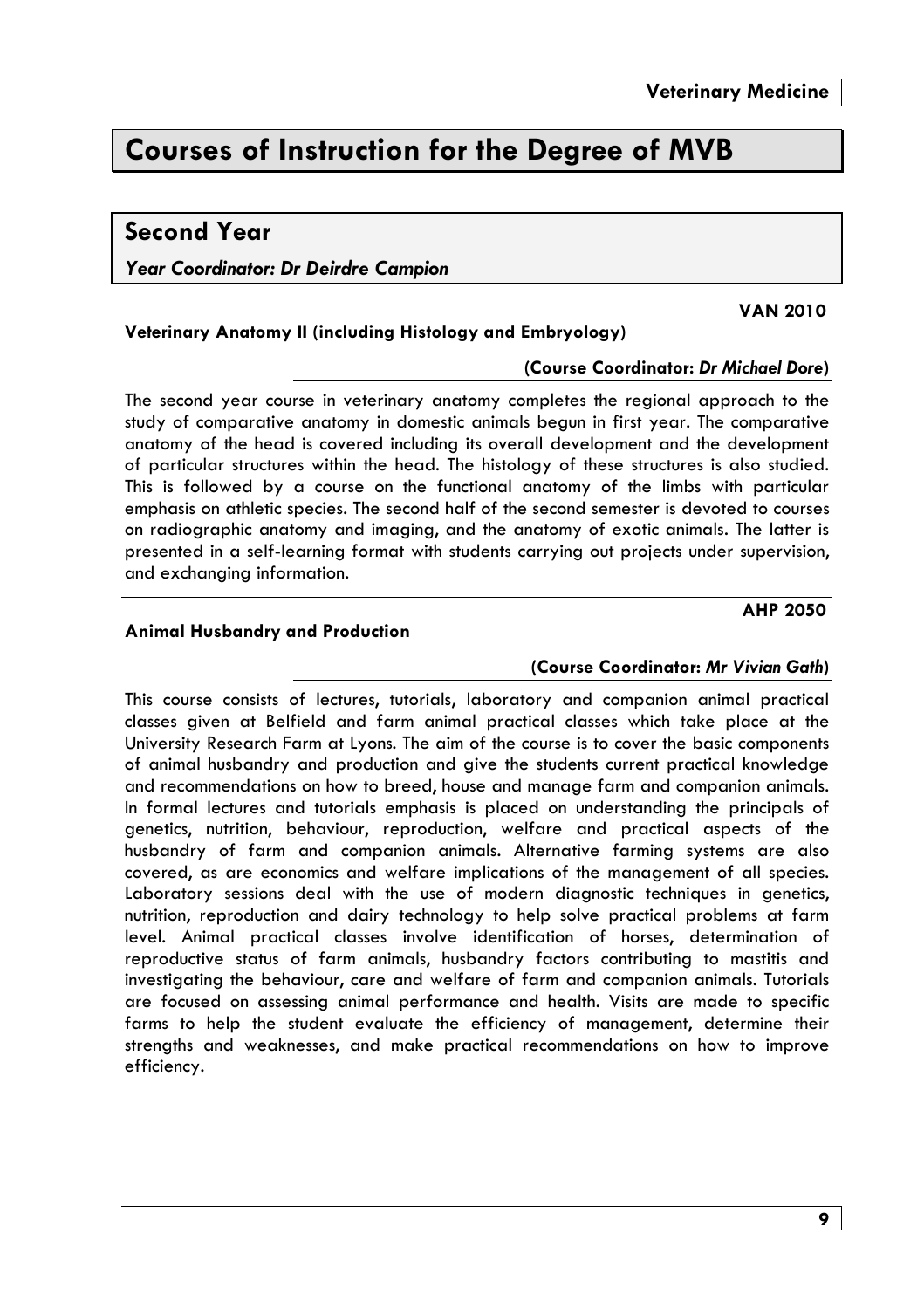### Veterinary Physiology and Biochemistry II

### (Course Coordinator: Dr Deirdre Campion)

The course will consist of four lectures per week in the first semester and three per week in the second semester. Practicals include laboratory work, computer-aided learning, study group activity and tutorials for one period per week throughout the year.

The basic material given during veterinary physiology and biochemistry I provides a foundation for veterinary physiology and biochemistry II. Students are expected to integrate their knowledge and understanding into their second and subsequent years. This course develops the systemic topics, which were introduced during the first year of the course. Pharmacology is introduced as part of this course, building on and complementing the student's physiological and biochemical knowledge.

### **Applications and Integration (Problem Based Learning)**

### (Course Coordinator: Dr Nola Leonard)

This course is a continuation of the first year programme and uses clinical cases and problems on which students work in small groups.

### **LACS 0000**

**VAN 2040** 

### **Physical Examination and History Taking**

### (Course Coordinator: Professor Michael Monaghan)

This short course will introduce students to the principles underpinning professional veterinary conduct, clinical diagnosis based on history taking and clinical examination, and the recording and use of the veterinary medical record. Students will engage in exercises to equip them to accurately obtain and record a patient history and to conduct and record physical examinations of dogs, cats, horses and cattle using a problem based veterinary medical recording system. Particular attention is paid to the physical examination and examination of the bovine reproductive tract in teaching sessions on the UCD Lyons Estate Farm. A module in client-communication skills forms an integral component of the course.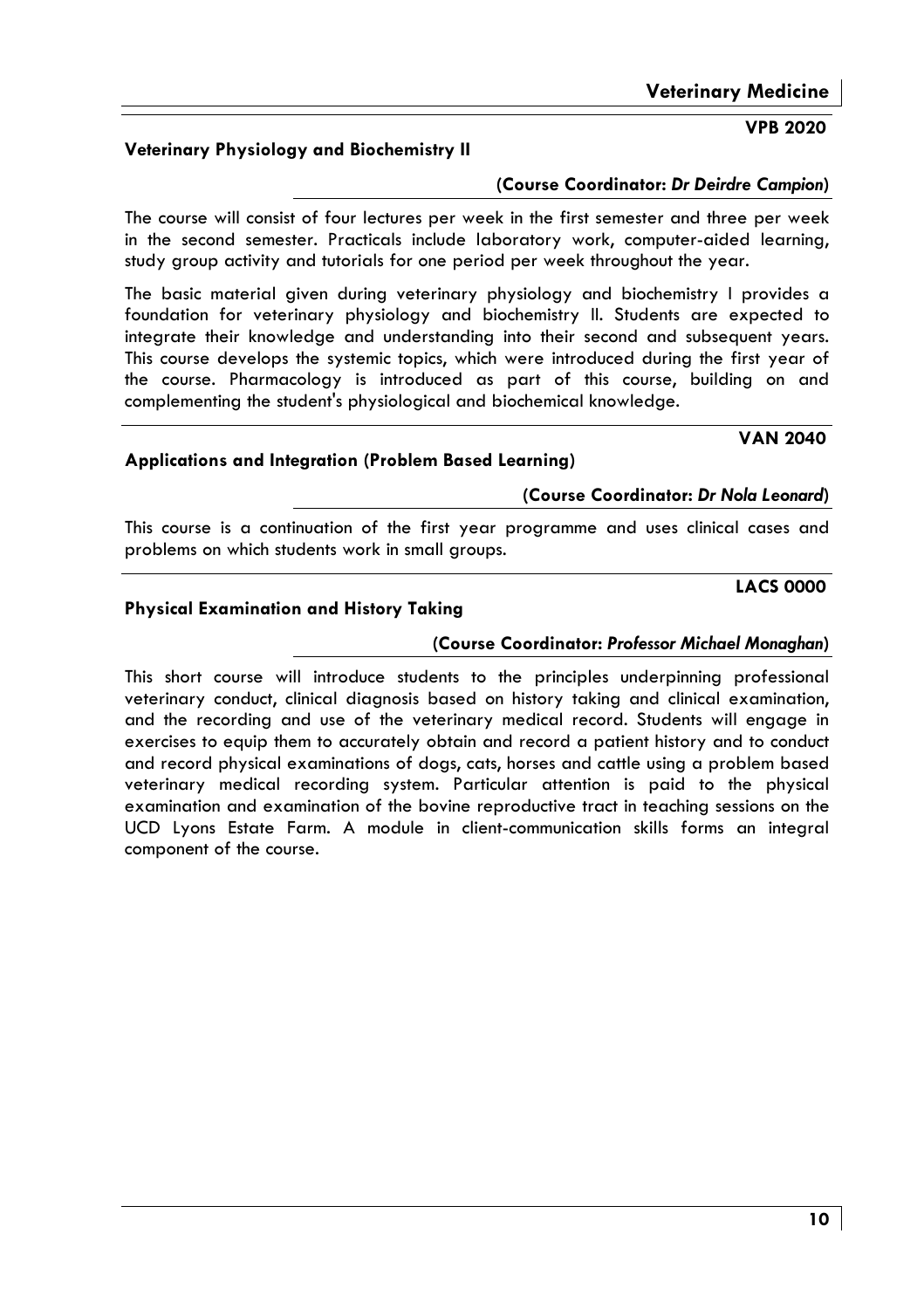# **Third Year- Old Curriculum**

Year Coordinator: Dr Nola Leonard

### **Veterinary Microbiology**

### (Course Coordinator: Dr Nola Leonard)

The course deals with micro-organisms pathogenic for animals, the diseases they produce and their public health significance. The course comprises lectures, tutorials, problem based learning sessions and practical classes. In the first semester, the lecture course covers the following topics:

- General principles of veterinary bacteriology, mycology and virology.
- Introduction to the infectious agents which cause disease in animals including bacteria, fungi, viruses and prions.
- For each infectious agent of veterinary importance, an overview is given of the characteristics of the organism, taxonomy, major epidemiological and pathogenic features, diagnosis and control.
- Important exotic diseases.
- Disease control including control of exotic diseases and important aspects of disinfection.

Student carry out practical procedures relevant to veterinary microbiology including:

- Bacteriology: Microscopy, culture, use of biochemical tests for identification, sterilization and disinfection, antibiotic susceptibility testing.
- Mycology: microscopy, culture, identification.
- Virology: tissue culture, growth of viruses, egg inoculation, haemagglutination, immunofluorescence.

In the second semester the course deals with infectious agents, which cause diseases of the haemolymphatic, cardiovascular, respiratory and central nervous systems, and of the skin and mammary gland. Emphasis is placed on the relationship between pathogenic mechanisms and clinical signs of disease, epidemiology, diagnosis and control of the agents relevant to each system.

**VMP 3020** 

### **Veterinary Parasitology**

### (Course Coordinator: Professor Grace Mulcahy)

The aim of the course is to enable students to acquire an understanding of parasitic diseases of animals and their public health significance. Lectures, seminars and tutorials over two semesters deal with diseases caused by helminths, arthropods and protozoa.

- The epidemiology, together with pathogenesis, economic importance, diagnosis and control of parasitic diseases are presented.
- In practical classes, students carry out routine laboratory diagnostic techniques and learn to recognize parasites of clinical importance.

**VMP 3010**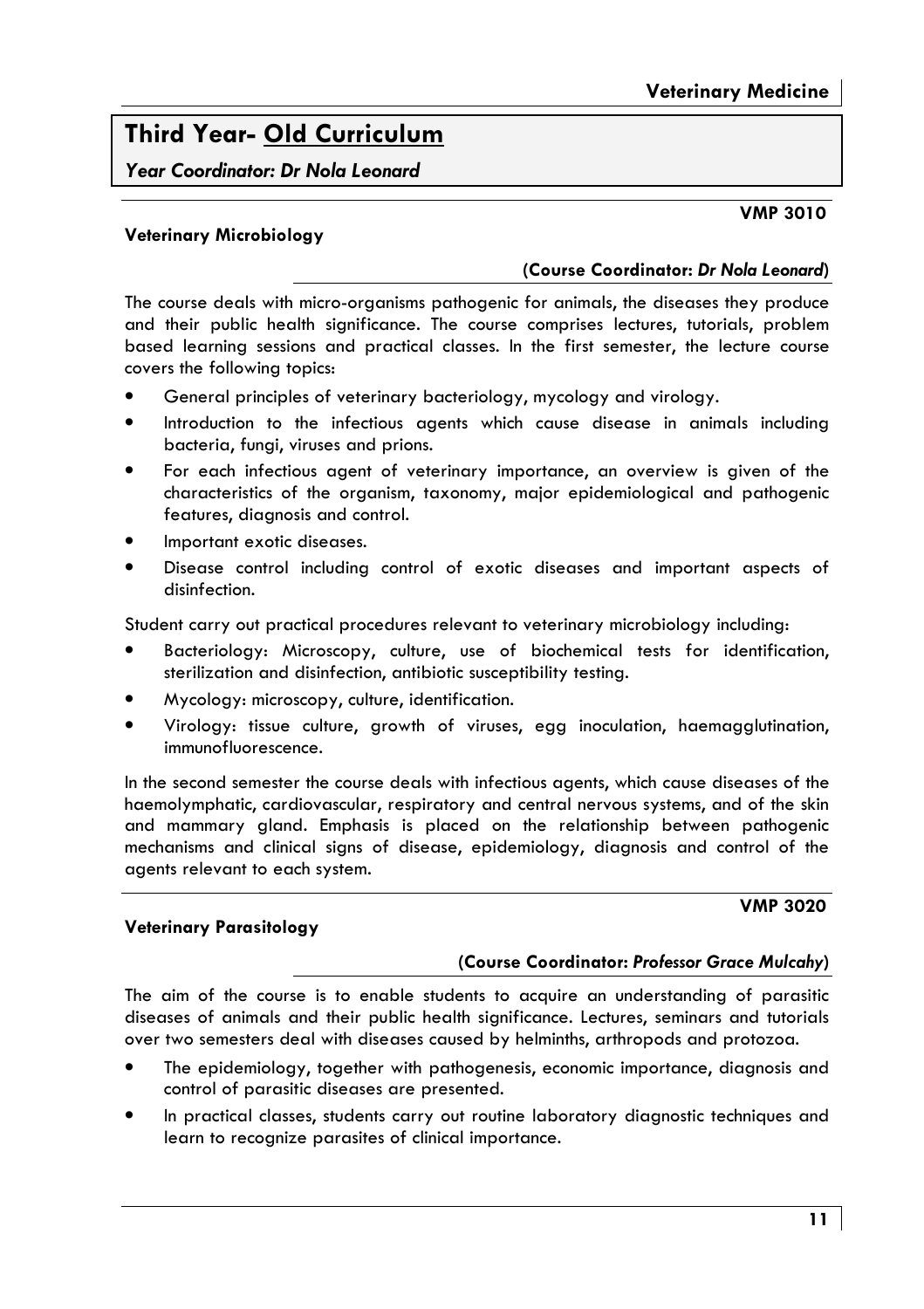**VPY 4090** 

- In tutorials, small groups of students are encouraged to consider contemporary problems in parasitology and to discuss them in an independent and critical manner.
- Individual students are assigned a project on which they make a presentation to the seminar group.

In the second semester the course deals with the infectious agents which cause diseases of the haemopoietic, cardiovascular, respiratory and central nervous systems, and of the skin and mammary gland. Emphasis is placed on the relationship between pathogenic mechanisms and clinical signs of disease, epidemiology, diagnosis and control of the agents relevant to each system.

### **Veterinary Pathology I**

# (Course Coordinator: Dr Joseph Cassidy)

This course encompasses general pathology in companion and farm animals. Lectures are supplemented by practical classes and demonstrations in gross, microscopic and clinical pathology. The course is designed to give the student a thorough understanding of disease mechanisms.

This course consists of lectures and tutorials in medicine of the different body systems with emphasis on pathophysiology, clinical signs of organ dysfunction, diagnostic methods, diganosis and principles of treatment of diseases of companion animals (dogs, cats, birds and others).

An integrated course in systemic and clinical pathology is given over the two semesters of the third year. Lectures and laboratory practicals are supplemented by tutorials and demonstrations. Morphological and pathophysiological aspects of disease are related to clinical findings. The course is closely co-ordinated with the diagnostic service provided by the School of Agriculture, Food & Veterinary Medicine.

Practical instruction in laboratory medicine demonstrates clinical laboratory techniques applied to specimens submitted from animal patients. Results are interpreted and discussed.

In the second semester the course deals with the pathology of diseases of the haemopoietic, cardiovascular, respiratory and central nervous systems, the skin and the mammary gland.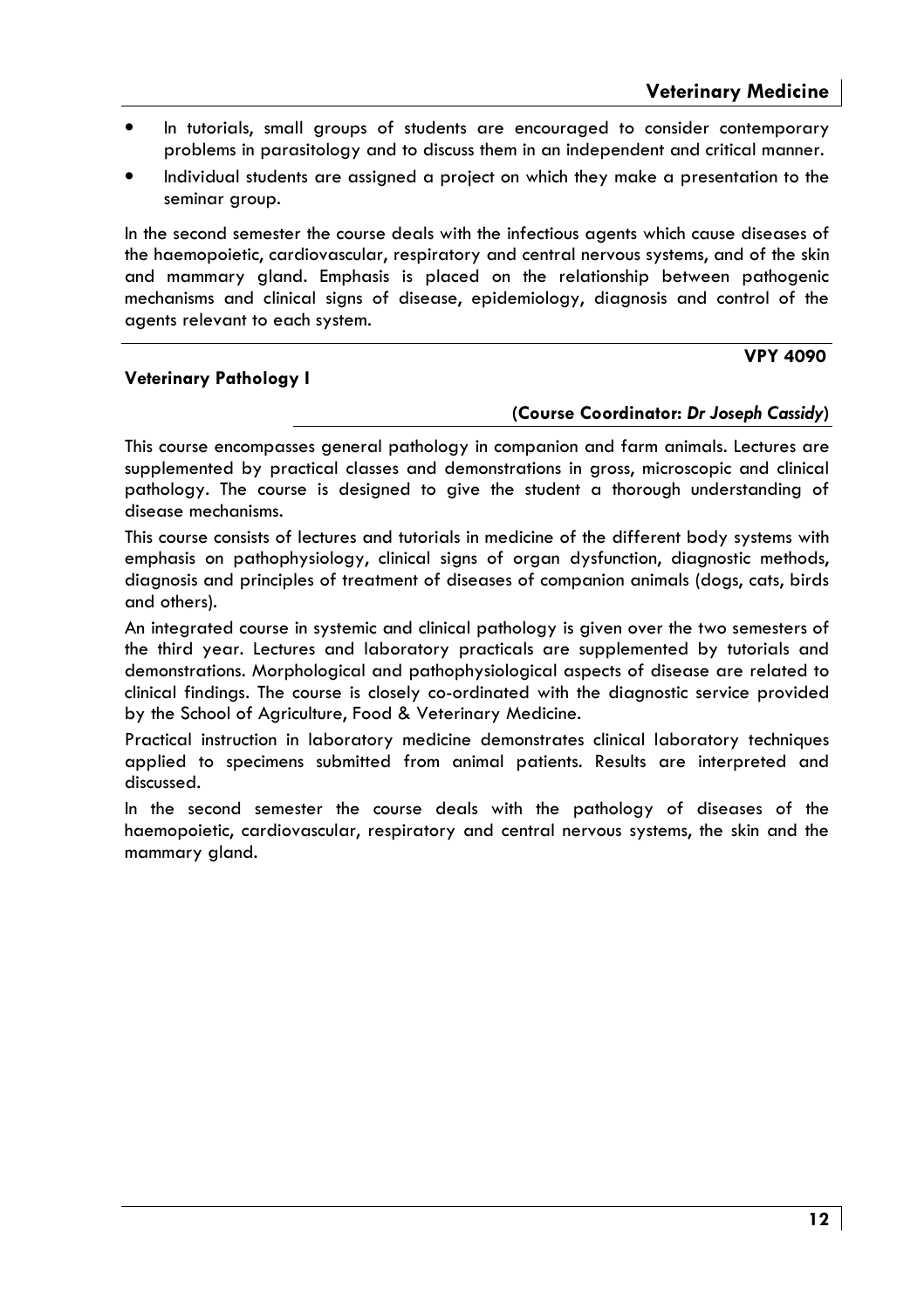### **Veterinary Medicine**

### **SACS 3050**

### Small Animal Clinical Studies I

### (Course Coordinator: Mr Ruaidhri Breathnach)

This course consists of lectures and tutorials in medicine of the different body systems with emphasis on pathophysiology, clinical signs of organ dysfunction, diagnostic methods, diagnosis and principles of treatment of diseases of companion animals (dogs, cats, birds and others).

Body systems/topics covered include:

- Diseases of the haemopoietic system
- Diseases of the cardiovascular system
- Diseases of the respiratory system
- Diseases of the central nervous system
- Diseases of the skin and mammary gland.

### **LACS 3040**

The course in large animal clinical studies given in the third year consists of lectures, tutorials and practical classes on: (i) clinical methodology, hygiene and safety, (ii) veterinary epidemiology, (iii) clinical medicine including management of clinical cases.

Body systems/topics covered include:

- Diseases of the haemopoietic system
- Diseases of the cardiovascular system
- Diseases of the respiratory system
- Diseases of the central nervous system
- Diseases of the skin and mammary gland
- Toxicology
- Metabolic diseases

### **Veterinary Surgery I**

### (Course Coordinator: Ms Hester McAllister)

Lectures are given in the principles of surgery, introduction to diagnostic imaging and elements of systematic surgery in small and large animals. There is a series of practical classes in aseptic surgical technique.

Body systems/topics covered include:

- Diseases of the cardiovascular system
- Diseases of the respiratory system

### **Large Animal Clinical Studies I**

### (Course Coordinator: Dr Kevin Dodd)

### **VSY 3070**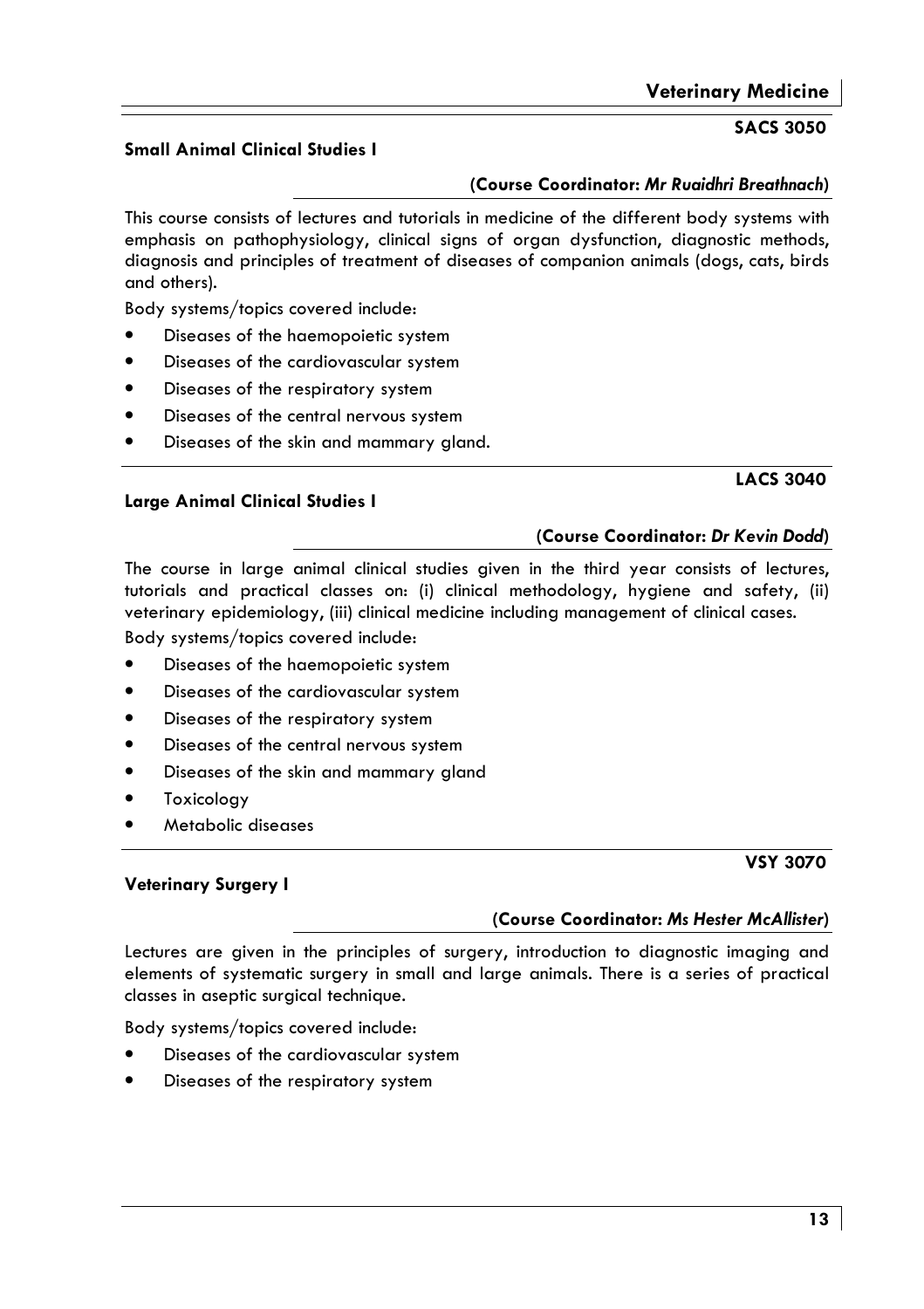### **SACS 3060**

### Veterinary Pharmacology and Toxicology I

### (Course Coordinator: Dr Thomas Barragry)

This applied course presents aspects of the drug sciences most relevant to current veterinary needs. The course includes introductory lectures on: anthelmintics, insecticides, antibiotics and antibacterial drugs, antibiotic resistance, corticosteroids, nonsteroidal antiinflammatory agents, drug residues and regulatory issues relating to drugs and residues. Lectures on drugs used for treatment of diseases of the following body systems are delivered and are complementary to body system lectures in other Third Year subjects. These body systems and subjects are the cardiovascular, respiratory, skin and mammary gland and therapeutic toxicology.

# **Third Year- New Curriculum**

Year Coordinator: Dr Nola Leonard

### **VMP 3100**

**VMP 3110** 

### **Basic Veterinary Microbiology**

### (Course Coordinator: Dr Nola Leonard)

This course is conducted during semester 1. The course deals with micro-organisms pathogenic for animals, the diseases they produce and their public health significance. The course comprises lectures, tutorials, problem-based learning sessions and practical classes. The course covers the general principles of veterinary bacteriology, mycology and virology, followed by an introduction to the infectious agents which cause disease in animals including bacteria, fungi, viruses and prions. For each infectious agent of veterinary importance, an overview is given of the characteristics of the organism, taxonomy, major epidemiological and pathogenic features, diagnosis and control. Students are taught the principles of disease control, including control of exotic diseases and important aspects of disinfection.

Students carry out practical procedures relevant to veterinary microbiology including basic laboratory techniques relevant to bacteriology, virology and mycology.

### **Basic Veterinary Parasitology and Immunology**

### (Course co-ordinator: Professor Grace Mulcahy)

This course is conducted during semester 1. The aim of the course is to enable students to acquire an understanding of parasitic diseases of animals and their public health sianificance. The epidemiology, together with pathogenesis, economic importance, diagnosis and control of parasitic diseases are presented. In tutorials, small groups of students are encouraged to consider contemporary problems in parasitology and to discuss them in an independent and critical manner. Individual students are assigned a project on which they make a presentation to the seminar group. In practical classes, students carry out routine laboratory diagnostic techniques and learn to recognize parasites of clinical importance. In addition, the general principles of immunology are presented, together with applied aspects relevant to veterinary medicine including serological tests and their interpretation and vaccination of domestic animals.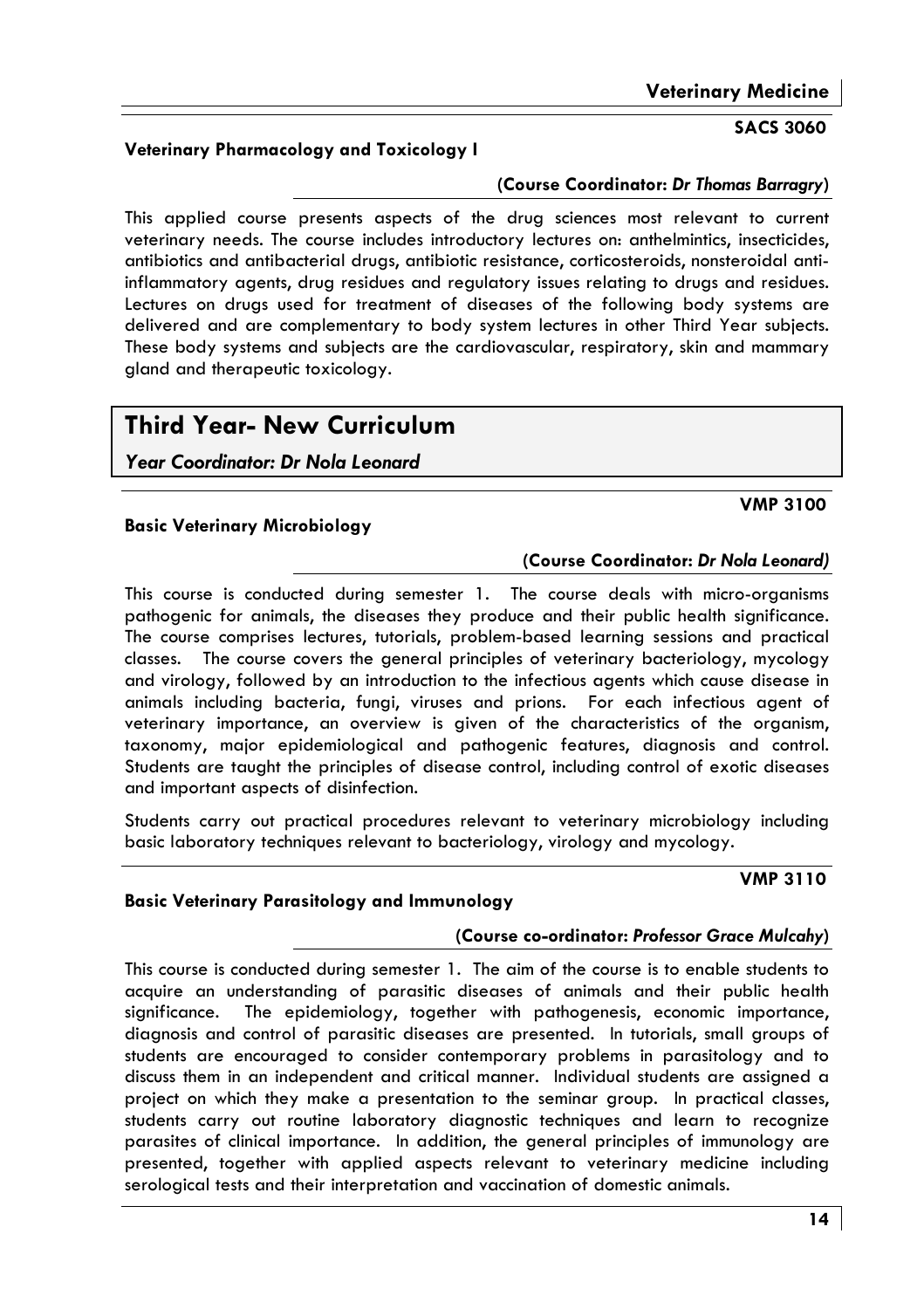### **Basic Veterinary Pathology**

### (Course co-ordinator: Dr Joseph Cassidy)

This course is presented during semester 1 and covers the general aspects of the morphological and clinical pathology of companion and farm animals. Lectures are supplemented by practical classes and demonstrations in gross, microscopic and clinical pathology. The course is designed to introduce students to the terminology and concepts of pathology and pathophysiology and to provide them with a grounding in general disease mechanisms that underpins their subsequent study of systemic pathology.

Topics covered include: cell injury, disorders of circulation, inflammation, hypersensitivity, neoplasia, healing and repair.

Practical instruction within the module is closely linked with the diagnostic service provided by the of Veterinary Pathology. Students are instructed in morphological and clinical pathology diagnostic techniques through use of material submitted to the University Veterinary Hospital.

### Pharmacology / Toxicology

**Population medicine** 

### (Course co-ordinator: Dr Thomas Barragry)

This applied course in veterinary clinical pharmacology presents aspects of the drug sciences most relevant to current veterinary needs. The course includes lectures on: anthelmintics, ectoparasiticides, anthelmintic resistance, antibiotics and antibacterial drugs, antibiotic resistance, antibiotics in disease states, the anti-inflammatory drugs, corticosteroids, and nonsteroidal anti-inflammatory agents, drug residues and requlatory issues relating to drugs and residues. The course sets out the practical application and use of drugs and medicines in the clinical situation. Toxicology addresses the undesirable actions of drugs and other chemicals and describes the principles of treatment of poisoning. Regulatory medicine relates to drug discovery and screening, placing of drugs on the market and legal constraints relating to drugs and residues.

# **VMP 3120**

### (Course co-ordinator: Dr Kevin Dodd)

This course comprises a lecture-based series, to provide a sound theoretical basis (principles, methods, application) for population medicine, and relevant

statistical principles. There will also be a series of problem-solving sessions using relevant case histories.

### **VAN 3100**

### Third veterinary medicine: Respiratory and Cardiovascular System

### (Course co-ordinator: Dr Grainne McCarthy)

This module consists of lectures, practical classes and tutorial/problem-based learning sessions on clinical conditions the cardiovascular, respiratory and haemolymphatic body systems. All aspects of clinical disease are taught including pathophysiology, clinical signs of organ dysfunction, diagnostic methods, epidemiology, diagnosis, and principles

### **VPB 3100**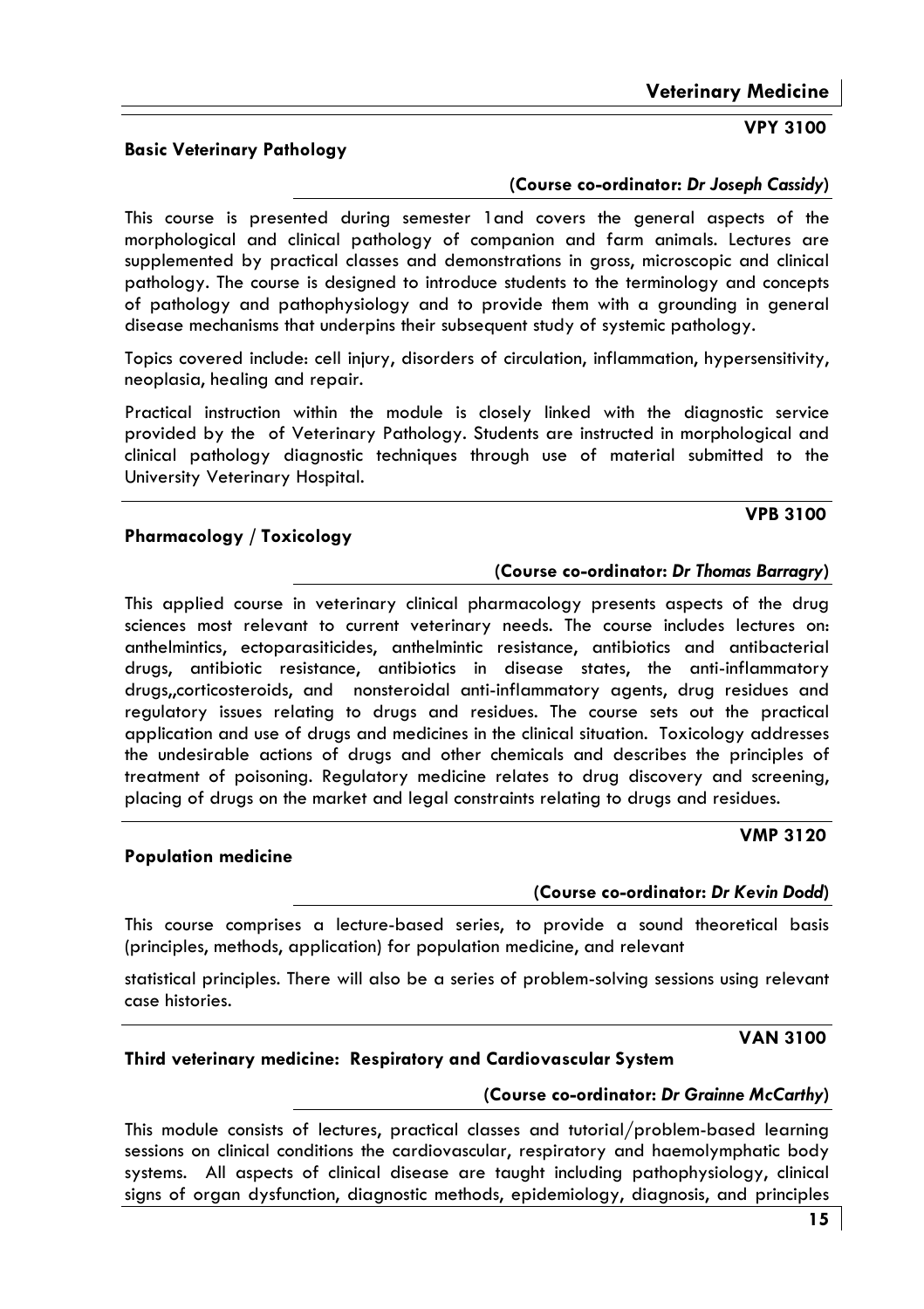**VAN 3110** 

of treatment and control. Contributory material from all disciplines including pathology, microbiology, parasitology, large and small animal medicine and pharmacology is given. In addition, lectures are included in the principles of surgery, introduction to diagnostic imaging and elements of systematic surgery of the thoracic cavity in small and large animals. There is a series of practical classes in aseptic surgical technique.

### Third veterinary medicine: Gastrointestinal System

### (Course co-ordinator: Professor Grace Mulcahy)

This module consists of lectures, practical classes and tutorial/problem-based learning sessions on clinical conditions affecting the gastrointestinal system including associated organs such as the liver. All aspects of disease are taught including aetiology, pathogenesis, pathophysiology, clinical signs of organ dysfunction, diagnostic methods, epidemiology, diagnosis, and principles of treatment and control. Contributory material from all disciplines including pathology, microbiology, parasitology, large and small animal medicine, and pharmacology is given. In addition, lectures are included on the principles of surgery, introduction to diagnostic imaging and elements of systematic surgery of the abdominal cavity in small and large animals. There is a series of practical classes in aseptic surgical technique.

### **Fourth Year**

Year Coordinator: Dr Laurence Keenan

### **Large Animal Clinical Studies II**

### (Course Coordinator: Professor Michael Monaghan)

The fourth year lecture course in large animal clinical studies is aligned with the systems based approach dealing with epidemiology and medicine of gastrointestinal and urinary tracts, musculoskeletal, endocrine and reproductive systems. Special specific modules deal with veterinary involvement in the pig and poultry industries as well as ruminant herd/flock health programmes. The clinical reproduction course involves lectures on obstetrics and reproduction in all species. Students receive practical tuition in the University Veterinary Hospital and the Lyons Estate Research Farm.

### **Small Animal Clinical Studies II**

### (Course Coordinator: Mr Ruaidhri Breathnach)

This course consists of lectures and tutorials in medicine of the different body systems with emphasis on pathophysiology, clinical signs of organ dysfunction, diagnostic methods, diagnosis and principles of treatment of diseases of companion animals (dogs, cats, rabbits, birds and other exotics). The body systems covered will include the gastrointestinal and urinary tracts, musculoskeletal and endocrine systems and special senses. Lectures are also given in clinical nutrition, infectious diseases and behaviour.

### **LACS 4080**

**SACS 4050**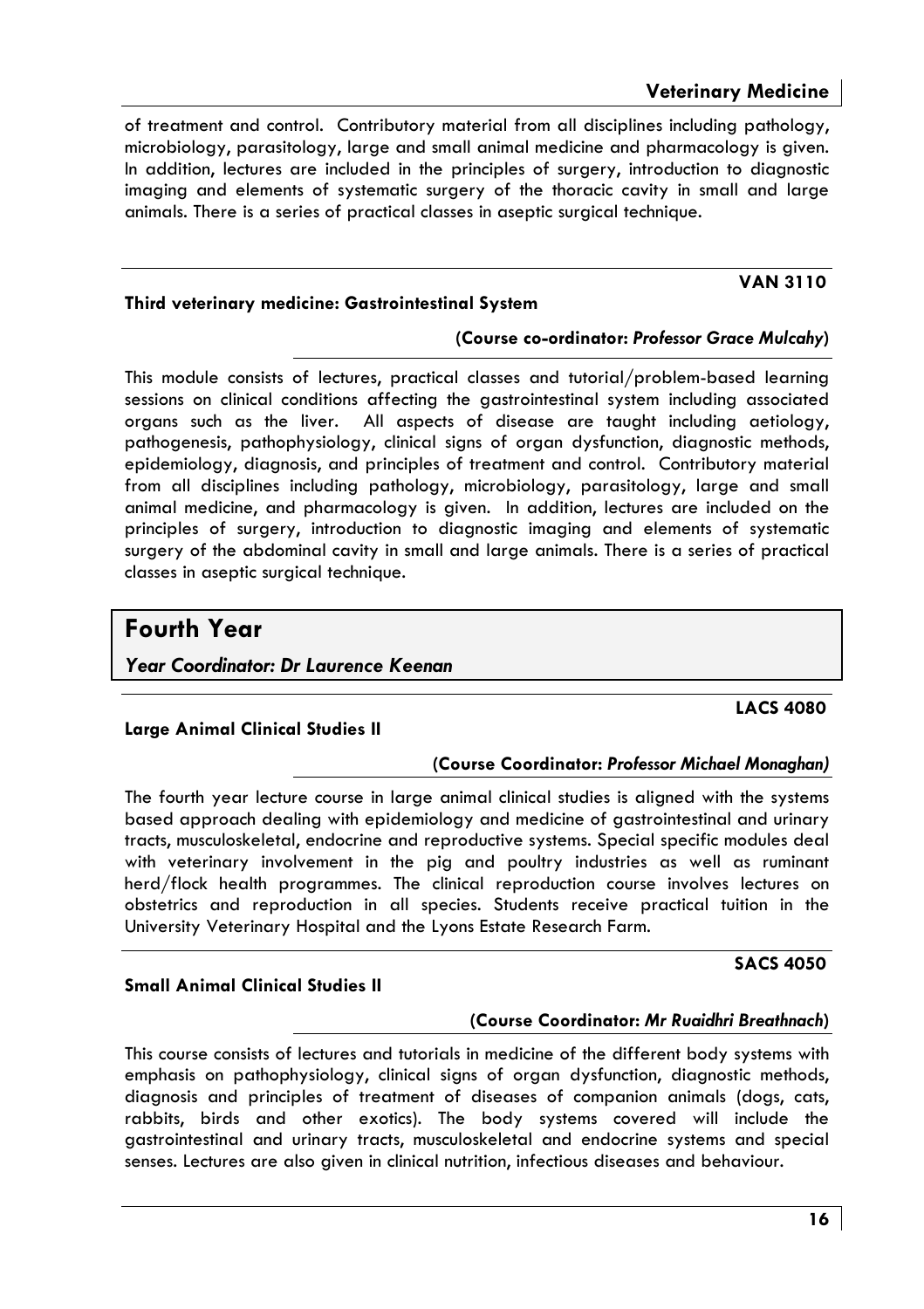### **Veterinary Medicine**

### **SACS 0000**

### (Course Coordinator: Dr David Brayden)

The pharmacology and toxicology course will consist of lectures and tutorials linked to selected body system topics. Prominent lecture groupings comprise anaesthetic drugs, pharmacology of behaviour, anti-cancer and anti-epileptic drugs, drugs of the urinary and intestinal tracts as well as drug use in production animals relating to public health. There will be an essay project in the 2<sup>nd</sup> semester which will be examined by an open book exam as part evidence required for formative assessment. Amonast the topics addressed in tutorials are neurotransmission at ganglia and effector organs, the drug requlatory process, veterinary autonomic pharmacology and practical applications of anaesthesia. This course will be the subject of questions on the 4<sup>th</sup> Year Veterinary Public Health, and Small and Large Animal Clinical Studies Papers and is also examinable in the Final Year Examination in Veterinary Medicine.

### **Veterinary Infectious Diseases**

The course builds on the veterinary microbiology and veterinary parasitology courses presented in the third year. It deals with applied aspects of infectious diseases, in particular the relationship between pathogenic mechanisms and clinical signs of disease, epidemiology, diagnosis and control of parasitic, bacterial, mycotic, viral and prion diseases of domesticated animals. Lectures, practical classes, tutorials and problem based learning sessions over two semesters deal with veterinary public health and the infectious agents which cause diseases of the gastrointestinal tract, urogenital tract, musculoskeletal system and organs of special sense.

### **Veterinary Surgery II**

### (Course Coordinators: Dr Sue Rackard)

(Course Coordinator: Dr Bryan Markey)

This course will mainly consist of contributions in small and large animal surgery, anaesthesia and intensive care and diagnostic imaging to the body system courses. Other topics include surgery of the special senses, oncological surgery and surgery of exotic animals. Lectures are supplemented by practical classes in gastrointestional surgery and operative surgery of equine, bovine and canine cadavers, seminars and tutorials in anaesthesia, diagnostic imaging, bandaging in large and small animals and lameness examination in horses. Students attend clinical case presentations by final year students. Students are on rota to attend to hospitalised animals at weekends during the term.

### **LACS 4070**

### Veterinary Public Health and Food Hygiene

### (Course Coordinator: Mr Micheál O'Mahony)

Veterinary public health and food hygiene deals with the interaction of animal health and the wider environment, particular to human health. The course builds new skills and knowledge onto prior training in order to prepare students for roles in food safety assurance. The lecture course initially describes relevant microbiological, parasitological,

### Veterinary Pharmacology and Toxicology II

# **VMP 4040**

**VSY 4060**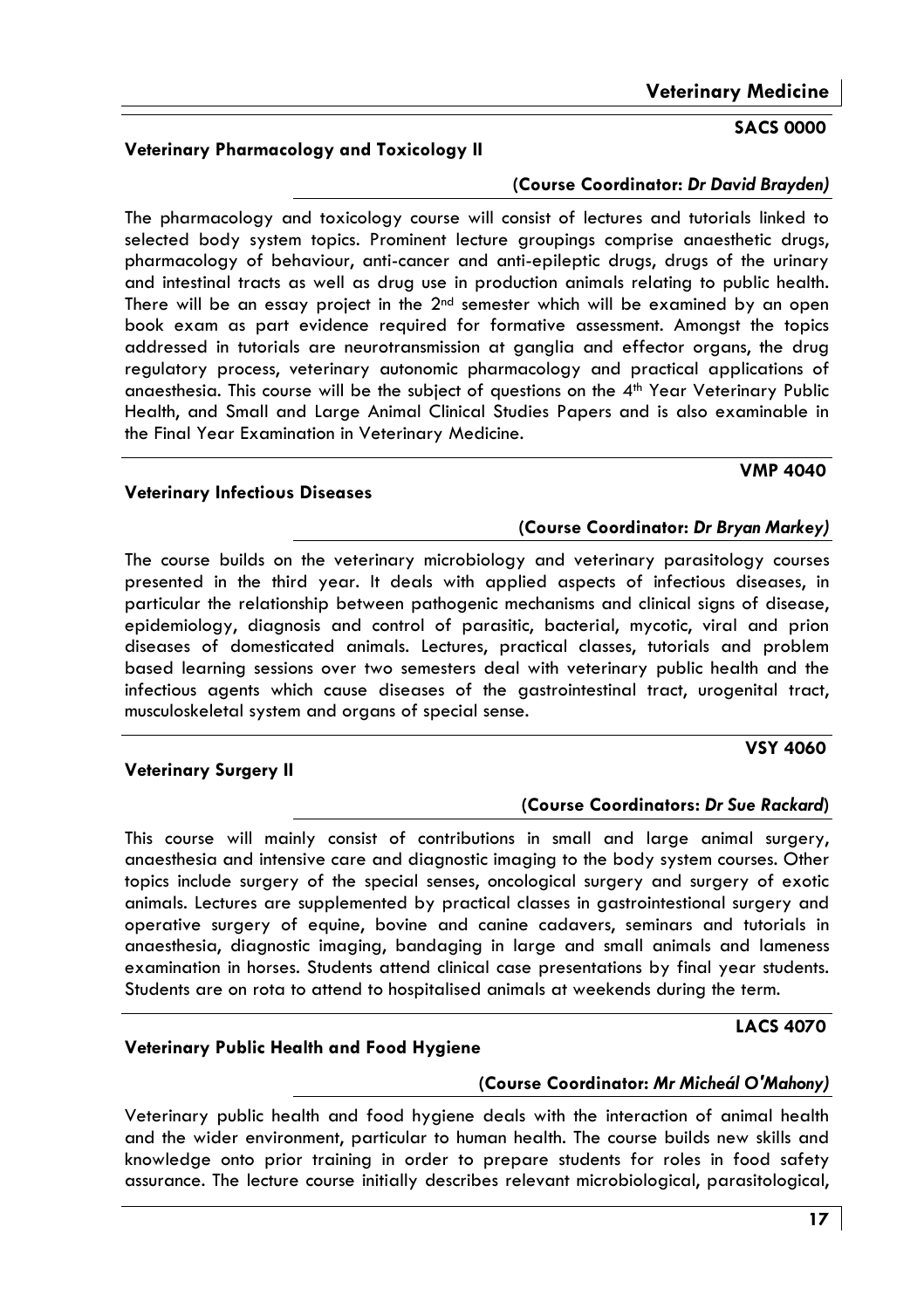**VSY 5060** 

**VPY 4090** 

pharmaceutical and environmental hazards in alignment with related disciplines. It then details the approach of veterinary public health to managing these risks followed by consideration of veterinary input to safety assurance at pre-harvest, harvest and postharvest cases of the production of foods of animal origin. Practical classes deal with organoleptic, microbiological and biochemical appraisal of food while tutorial classes provide in-depth instruction and practical exercises. Off-site visits to food production establishments also take place.

### **Veterinary Pathology II**

### (Course Coordinator: Dr Joseph Cassidy)

A systems based course in morphological and clinical pathology is taught in an integrated fashion with related disciplines. The course spans three terms and consists of lectures, laboratory practicals, small aroup tutorials and demonstrations of post mortem material. Systems taught include the agstrointestingl, uringry, reproductive, musculoskeletal, endocrine and the special senses. Morphological and pathophysiological aspects of disease are related to clinical findings. Teaching material is generated by the diagnostic service provided to the University Veterinary Hospital and to external veterinary practices.

### **Fifth Year**

### **Year Coordinator: Ms Hester McAllister**

Final year is essentially lecture-free with the provision of a limited number of lectures pertaining to ethics, professionalism, practice management and current legislation. The course in final year is dedicated primarily to the development of clinical proficiency and the application of knowledge in a hospital or field environment. All students in final year will complete 21.5 weeks of core rotations plus a 4-week elective period. The core rotations are provided in Veterinary Surgery (9 weeks), Small Animal Clinical Studies (5 weeks), and Large Animal Clinical Studies (5.5 weeks). A rotation in Clinical Pathology is provided (1 week). In addition, students are rostered for one week to provide emergency cover 'out of hours' at the University Veterinary Hospital. While all core rotations will run throughout the standard academic year, rotations in Small and Large Animal Surgery, Veterinary Anaesthesia and Diagnostic Imaging will be available from 30th May 2005.

### Veterinary Surgery, Diagnostic Imaging and Anaesthesia

### (Course Coordinator: Mr Mark Glyde)

Core rotations are provided in Large Animal Surgery, Small Animal Surgery, Diagnostic Imaging and Anaesthesia. These rotations are available to students from 30th May 2005. Students are rostered in small groups for case-based learning in the University Veterinary Hospital. A surgical skills programme is provided in the first semester. This includes structured anatomical reviews and cadaver surgery.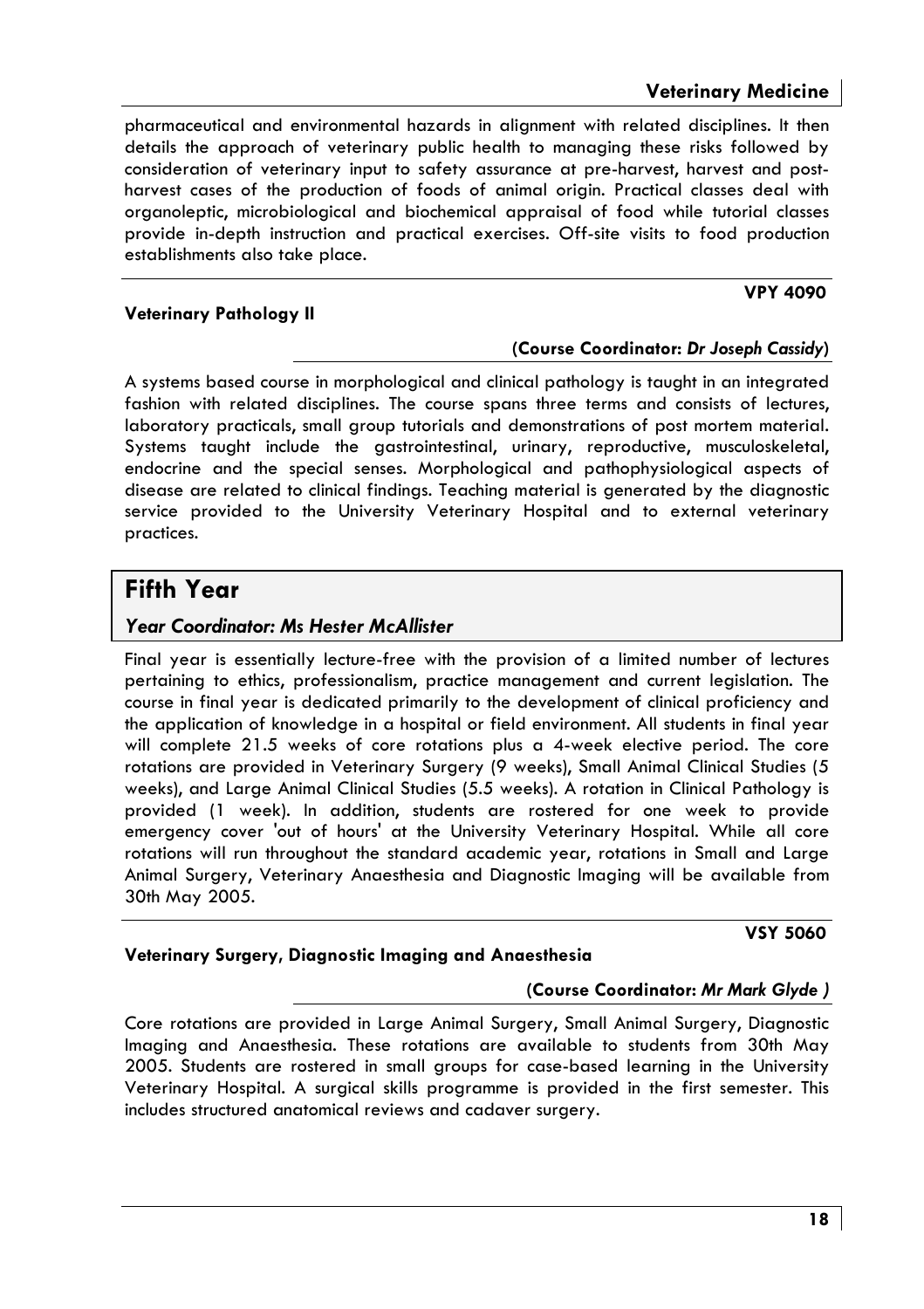### **LACS 5050**

**SACS 5070** 

### **Large Animal Clinical Studies**

### (Course Coordinator: Dr Michael Doherty)

The School of Agriculture, Food & Veterinary Medicine provides core rotations in Large Animal Medicine, Clinical Reproduction, and Population Medicine/Epidemiology. The teaching of clinical medicine takes place in the University Veterinary Hospital where emphasis is placed on the examination and treatment of the individual animal. The emphasis for the rest of the programme is placed on preventive medicine, herd health and field investigation of herd/flock problems. This is performed on herds participating in the Herd Health Unit Dairy Monitoring Programme while 'problem' herds are identified with the co-operation of local large animal veterinary practices.

### **Small Animal Clinical Studies**

### (Course Coordinator: Dr Carmel Mooney)

Students assigned to Small Animal Clinical studies are supervised in small groups in the University Veterinary Hospital where they have responsibility for the care and welfare of hospitalized medical patients.

# **Electives**

The College offers a number of electives each year. Subjects offered include Small Animal Orthopaedics, Anaesthesia, Applied Animal Behaviour/Welfare, Applied Dairy Cow Nutrition, Reproductive Technologies, Molecular Diagnostics as well as research electives in Anatomy, Physiology, Pharmacology and Parasitology. The electives offered within the College of Life Sciences may vary from year to year and students will be informed in advance of those available in any given academic year. Alternatively, students may choose to spend additional time in core rotations or an elective may be undertaken outside the College, at another approved University, at an outside laboratory or research institute or by attaining a vacation scholarship. The student's Clinical EMS Tutor must first approve electives undertaken outside the College. Students may undertake their elective at anytime from 30 May 2005 to 28 April 2006.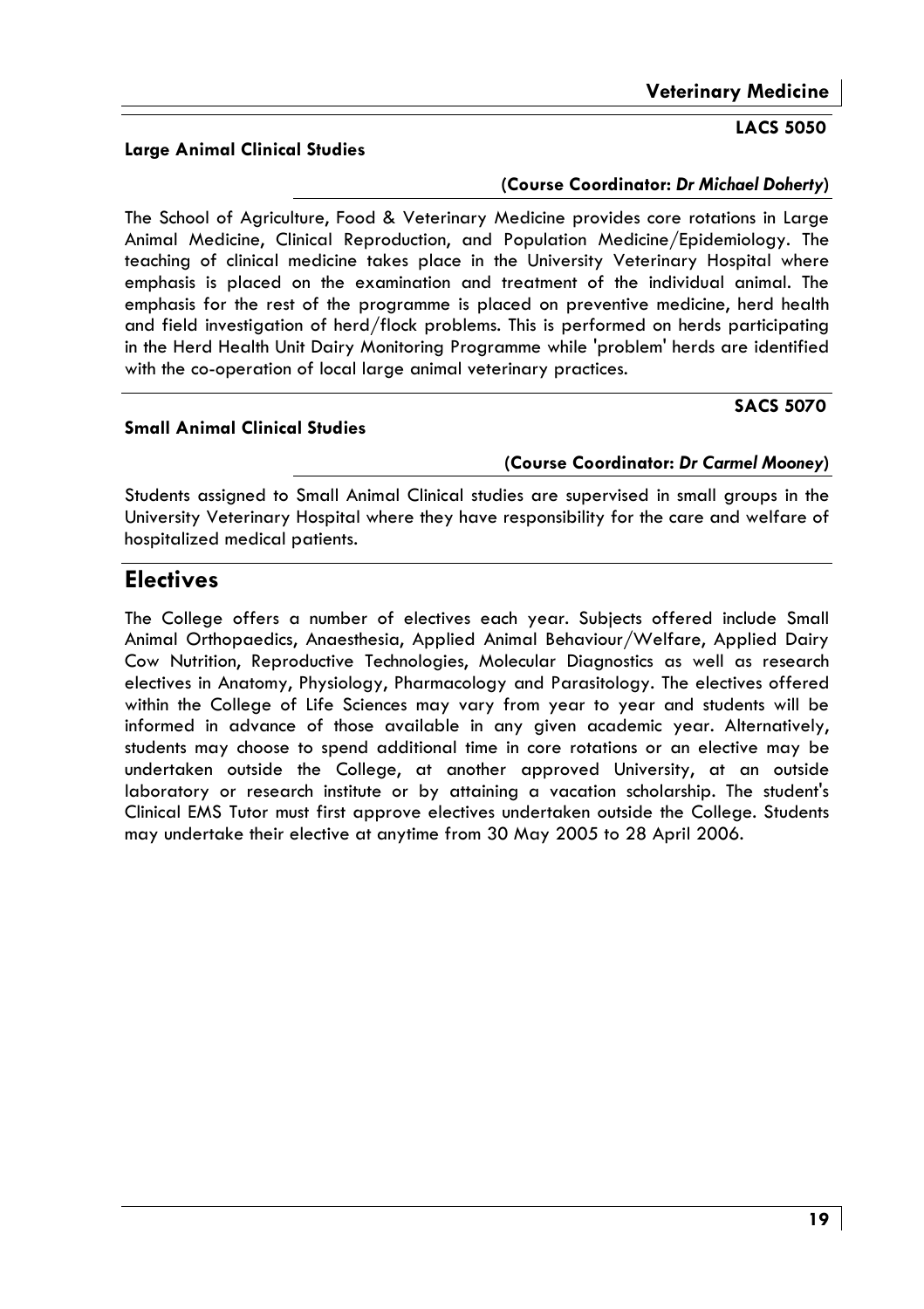**Postgraduate Degrees** 

**Degree of Master of Animal Science** 

**Degree of Master of Science** 

**Degree of Master of Veterinary Medicine** 

Degree of Doctor of Philosophy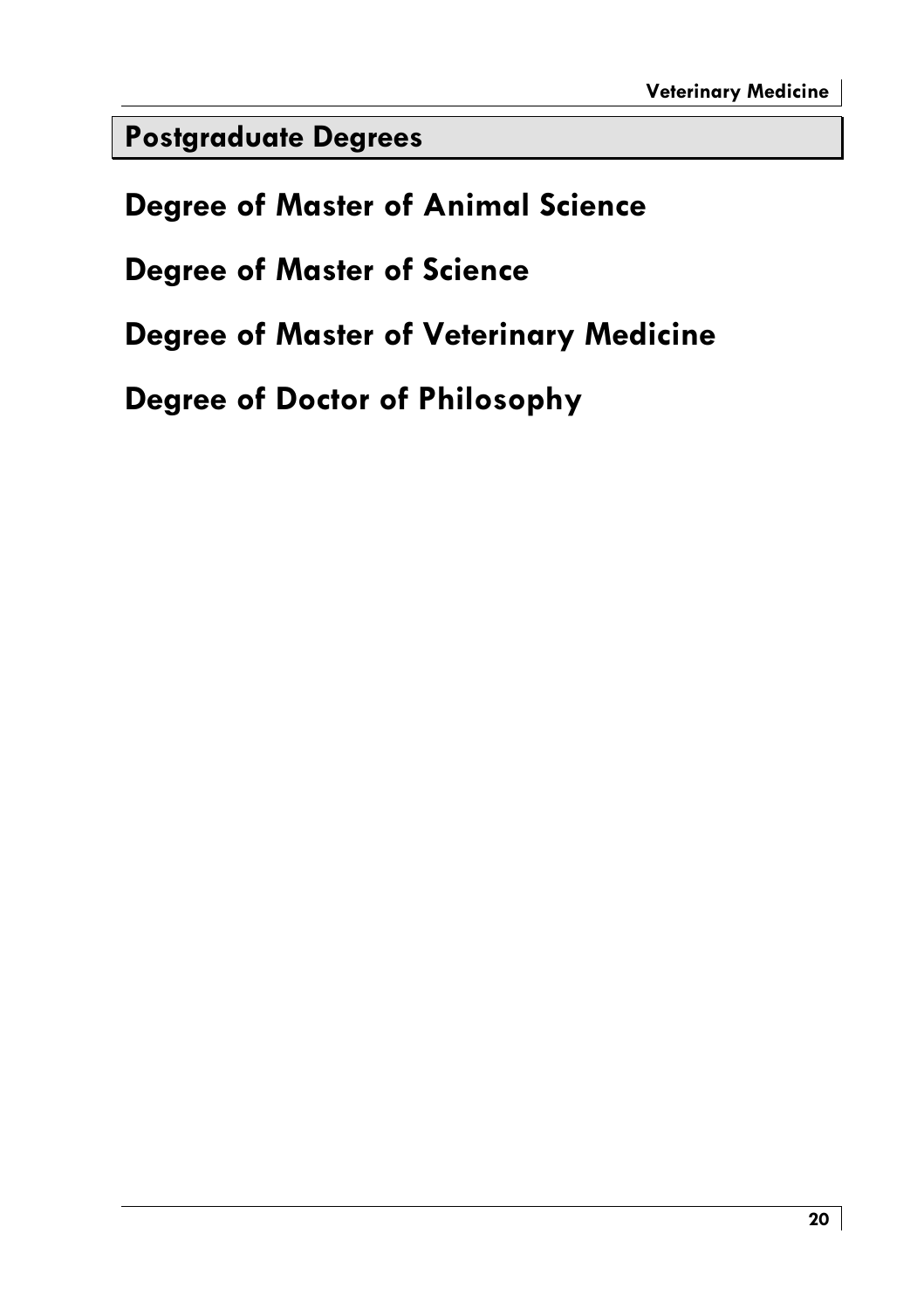# **Postgraduate Study and Research**

Candidates for the degrees of MAnSc, MSc, MVM, PhD shall fulfil the University regulations and requirements regarding these degrees.

## **Application Procedure**

The application of a candidate shall be submitted for approval, through the College Principal, to the Life Sciences, by the Professor or full-time statutory academic staff member with the approval of the relevant Professor, under whose direction the student is to work.

The application shall be submitted in writing to the College Principal and shall be circulated to the Research Committee prior to a meeting of the College at which the application is presented for acceptance. The application shall provide information reaardina:

- (a) The candidate's academic qualifications and fitness to undertake postgraduate studies:
- (b) The proposed research project and course of study;
- (c) The availability of facilities for the proposed research;
- (d) The name(s) of the supervisor(s).

Candidates from outside Ireland and Great Britain will be required to provide evidence of a satisfactory standard in English.

The names of the proposed extern examiners shall be submitted in writing to the College Principal and shall be circulated, in advance, to the College prior to the meeting at which the names are presented.

# Degree of Master of Animal Science (MAnSc)

### **Admission Requirements**

A candidate for the MAnSc degree, in the College of Life Sciences, would normally be a holder of a primary degree with First or Second Class Honours in a subject of relevance to veterinary medicine and shall present such evidence in this regard as will satisfy the College.

### **Course Regulations**

Candidates shall carry on research for a minimum period of three terms and shall take such courses as may be prescribed by the College. Nine terms are allowed in which to complete the degree from the date of acceptance. Candidates who have not completed the degree within that period must re-apply to the College. Candidates shall be required to take an oral examination on the subject matter of their thesis unless exempted by the examiners.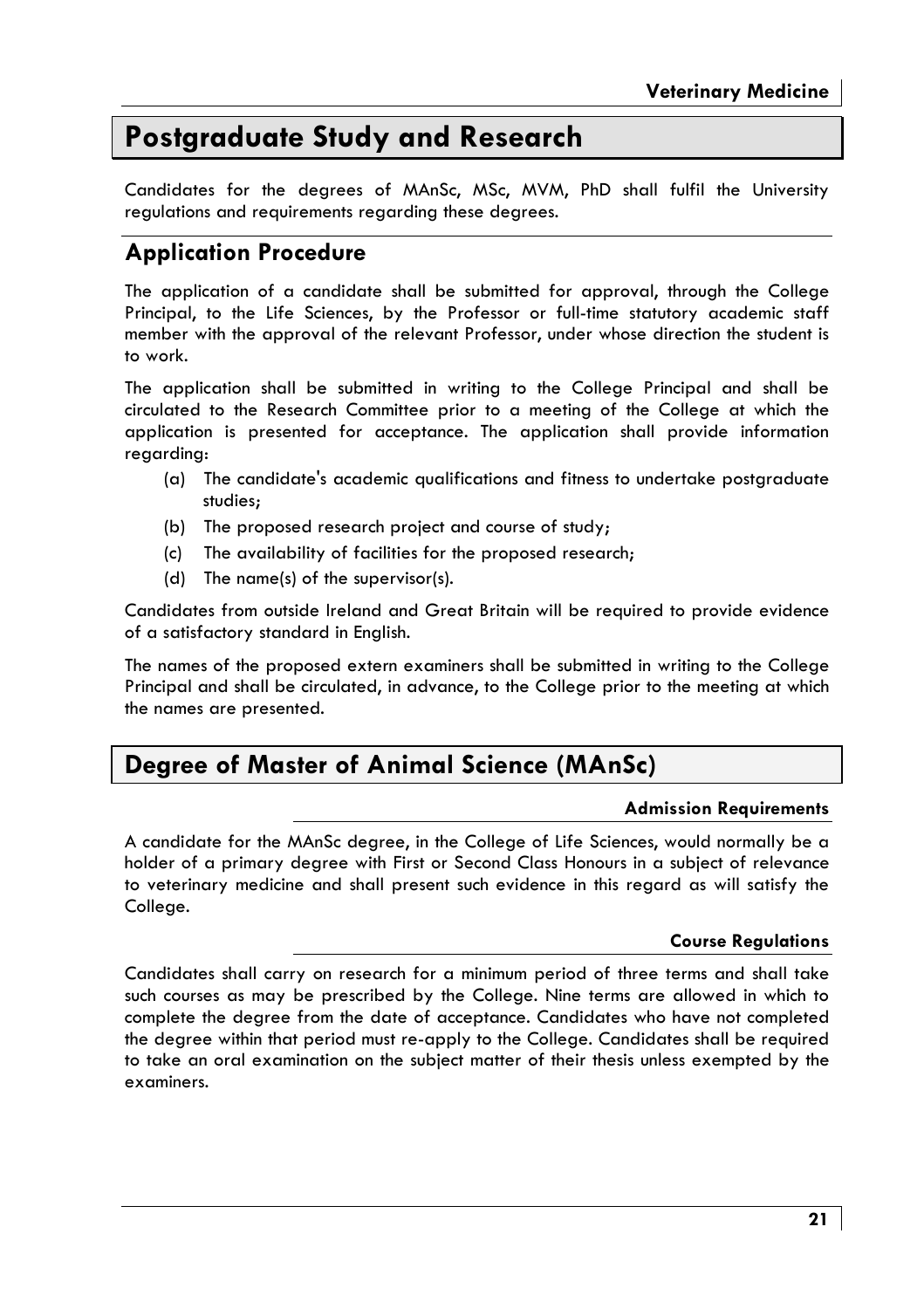# Degree of Master of Science (MSc)

### **Admission Requirements**

A candidate for the MSc dearee must have at least a Second Class Honours primary degree or equivalent.

### **Course Regulations**

The degree of Master of Science may be awarded by thesis. Candidates shall carry out research for a minimum period of three terms. Nine terms are allowed in which to complete the degree from the date of acceptance. Candidates may be required to pass an examination on the subject matter of the thesis if the examiners so decide.

### Degree of Master of Veterinary Medicine (MVM)

### **Admission Requirements**

Holders of a degree in veterinary medicine, registerable with the Veterinary Council, shall be eligible to obtain the Degree of Master of Veterinary Medicine (MVM). The College may, at its discretion, recommend that the holder of a degree in Veterinary Medicine, not registerable with the Veterinary Council, be deemed eligible to obtain the Degree of MVM.

### **Course Regulations**

Candidates for the MVM degree shall carry on research for a minimum period of three terms. Nine terms are allowed in which to complete the degree from the date of acceptance. Candidates who have not completed the degree within that period must reapply to the College. Candidates shall be required to take an oral examination on the subject matter of their thesis unless exempted by the examiners.

# Degree of Doctor of Philosophy (PhD)

A candidate for the PhD degree in the College of Life Sciences shall possess a degree in veterinary medicine or other appropriate qualification and shall present such evidence in this regard as will satisfy the College.

Candidates shall carry on research for a minimum period of nine terms or six terms in the case of any candidate whose attainments, in the opinion of the College, justify such shorter course.

Candidates are allowed six years in which to complete the degree from the date of acceptance, and if they have not done so within that period, they must re-apply to the College.

Candidates shall be required to take an oral examination on the subject matter of their thesis unless exempted by the examiners.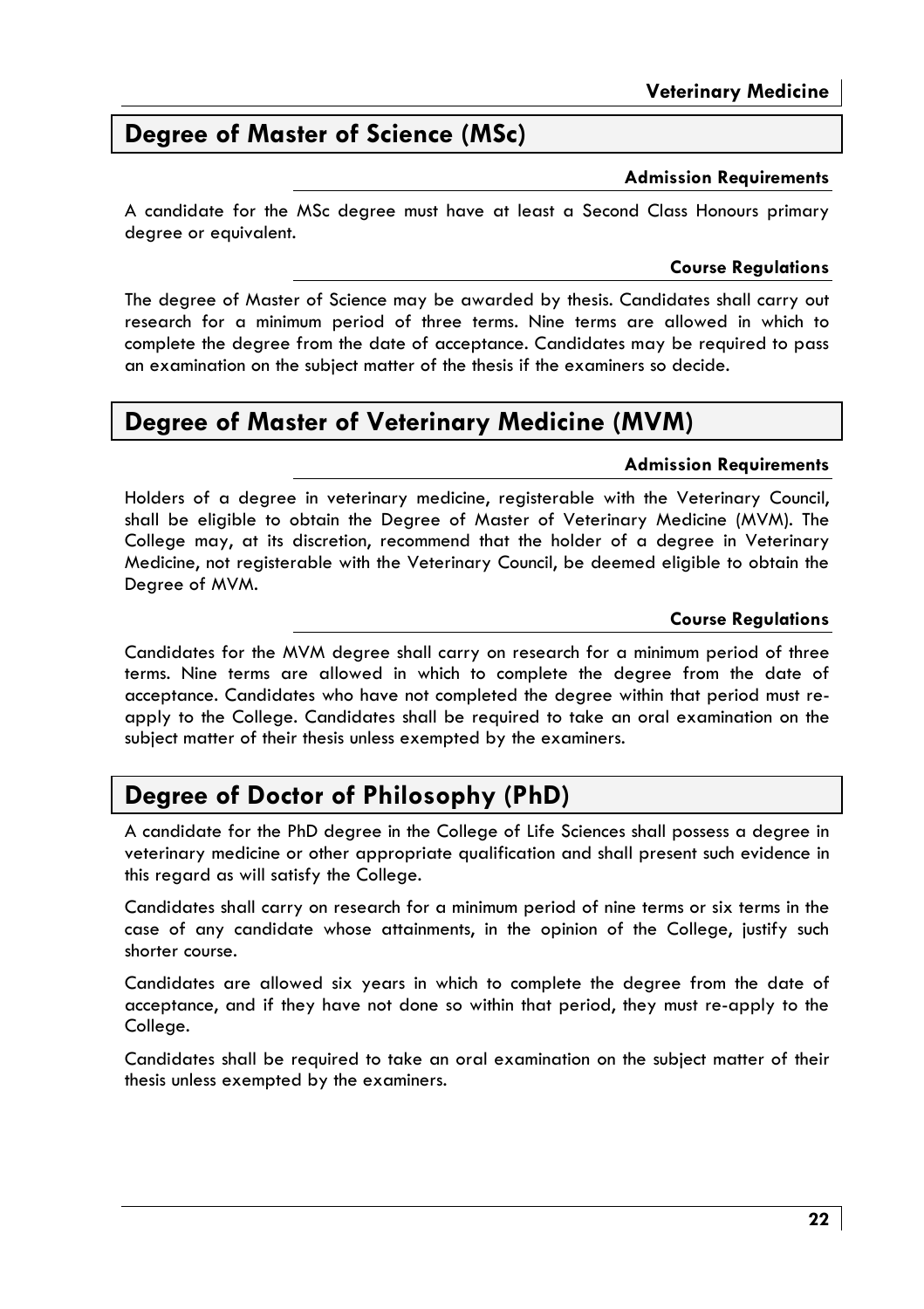# **Undergraduate Diploma**

# Diploma in Veterinary Nursing (VN)

**Director of Veterinary Nursing: Mrs Lynne Hughes** 

Course Tutors: Mrs Eimear De Souza, Ms Aoife Batt

### **Course Administrator: Ms Elaine McDonald**

In response to the interest and support of the veterinary surgeons and veterinary nurses in Ireland, the College of Life Sciences, UCD has developed a three-year Diploma in Veterinary Nursing. The course is based on the "block-release" principle.

### **Entry Requirements**

Passes in six recognised subjects at Leaving Certificate, at least two of which must be Grade C3 or better on a Higher level paper.

Subiects must include

- $i)$ Irish
- ii) English (minimum C3 Leaving Certificate Ordinary Paper)
- iii) Mathematics (minimum C3 Leaving Certificate Ordinary Paper)
- iv) Laboratory Science or Home Economics (Social and Scientific)

(minimum C3 Leaving Certificate Higher Paper)

Two other recognised subjects.  $\mathsf{v})$ 

### 1.2 Alternate Entry

Up to ten places per year will be available for persons who have completed alternative training and/or experience but who may not have secured all the Leaving Certificate entry requirements. This route to matriculation will be open for persons aged 23 or over on the 1st January prior to entry.

### 1.3 Employment

Students must have secured a minimum of twenty hours per week paid continuous employment in a UCD registered veterinary practice before application and acceptance into the course. Employment must be commenced no later than the date of the student's own registration with UCD.

### 1.4 Enquiries and applications for entry

Enquiries regarding practice registration and entry into the Diploma in Veterinary Nursing should be made to: Ms Elaine McDonald, Veterinary Nursing Course Administrator, School of Agriculture, Food and Veterinary Medicine, University College Dublin, Belfield, Dublin 4.

Further details and contact telephone number are available on the Veterinary Nursing webpage: http://www.ucd.ie/vetnursing/

Following receipt of a detailed information pack, all applications for entry to the course should be made to the Admissions Office, UCD.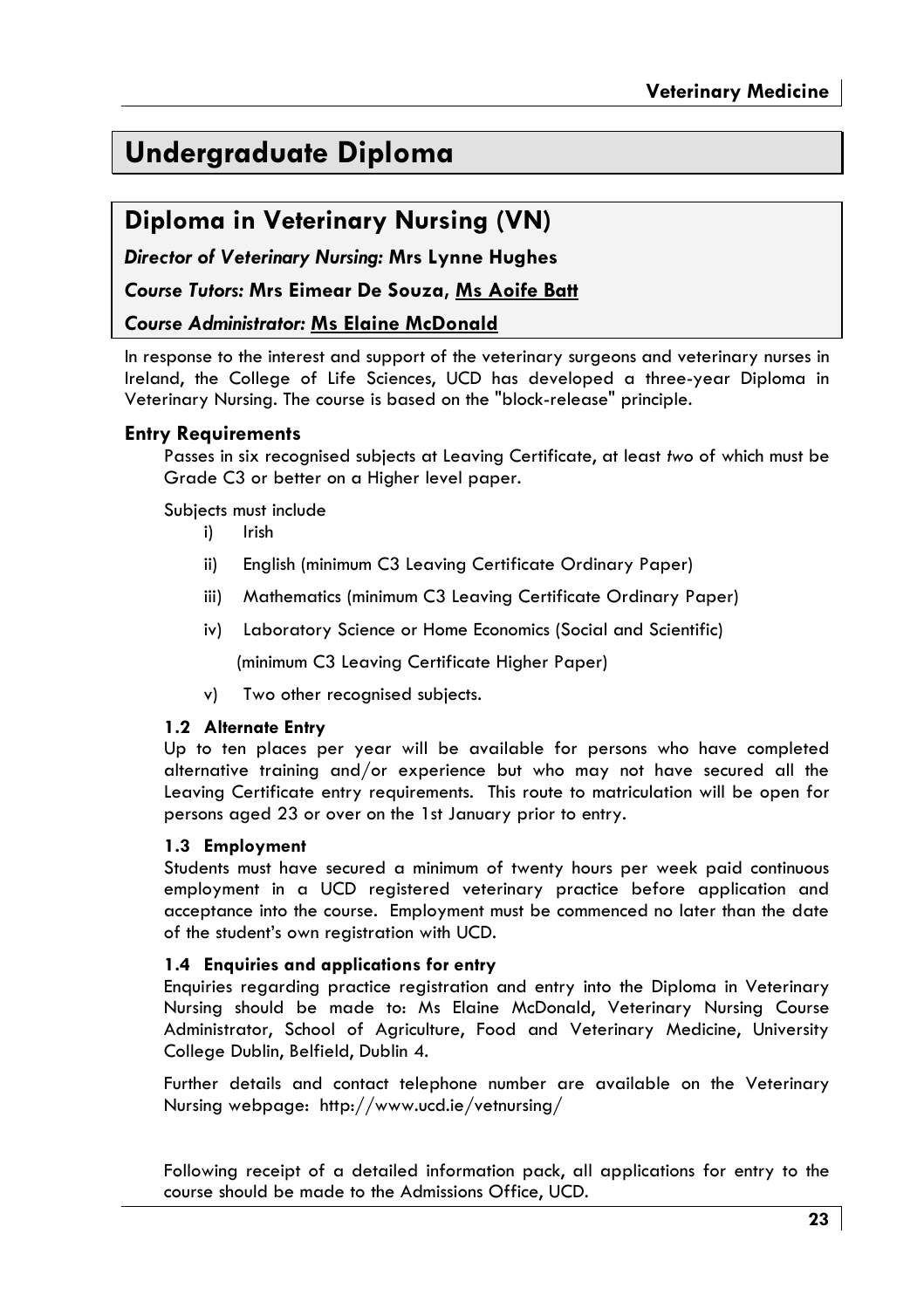In 2005-2006 there will be a total of 33 places.

### Attendance at LICD

Students are required to attend the College of Life Sciences for eight weeks per year, receiving an intensive course of lectures, practical classes and clinical rotations. Attendance is mandatory and any absences must be explained in writing to the Director of Veterinary Nursing. The University Veterinary Hospital caters for both large and small animals and the curriculum will incorporate nursing of small animals, farm animals, equine and exotic species.

### 1.5 Formal Tuition by Year

Each year, two periods of two weeks will be spent in full-time formal tuition. Further details of course outline and syllabus are available on the Veterinary Nursing webpage http://www.ucd.ie/vetnursing/.

First Year **Receptionist Duties** 

**General Nursing (All Species)** 

Anatomy and Physiology (All Species)

**Reproduction (All Species)** 

Medical Nursing, In-patient Care, Hospital Management (Small Animal)

First Aid (Small Animal)

Occupational Hazards, Health and Safety, Care of Equipment

Second Year

Medical Nursing, In-patient Care, Hospital Management (Small Animal)

First Aid (Small Animal)

Surgical Nursing, Anaesthesia and Theatre Techniques (Small Animal)

**Exotic Species** 

Structure of the Profession, Legislation and Ethics

Third Year Pharmacology and Pharmacy

Laboratory Work (Clinical Pathology, Microbiology and Parasitology)

Diagnostic Imaging

Large Animal Nursing (General, Medical, Surgical, Anaesthesia and Theatre Practice)

### 1.6 Clinical Veterinary Nursing Rotations

Each year, two periods of two weeks will be spent on clinical veterinary nursing rotations at the University Veterinary Hospital, UCD, Dublin 4.

One of the Third Year rotations is normally taken at another centre; all proposals require prior approval from the Course Tutor. An institution where the students will be working directly with animals would be suitable. It is suggested that students use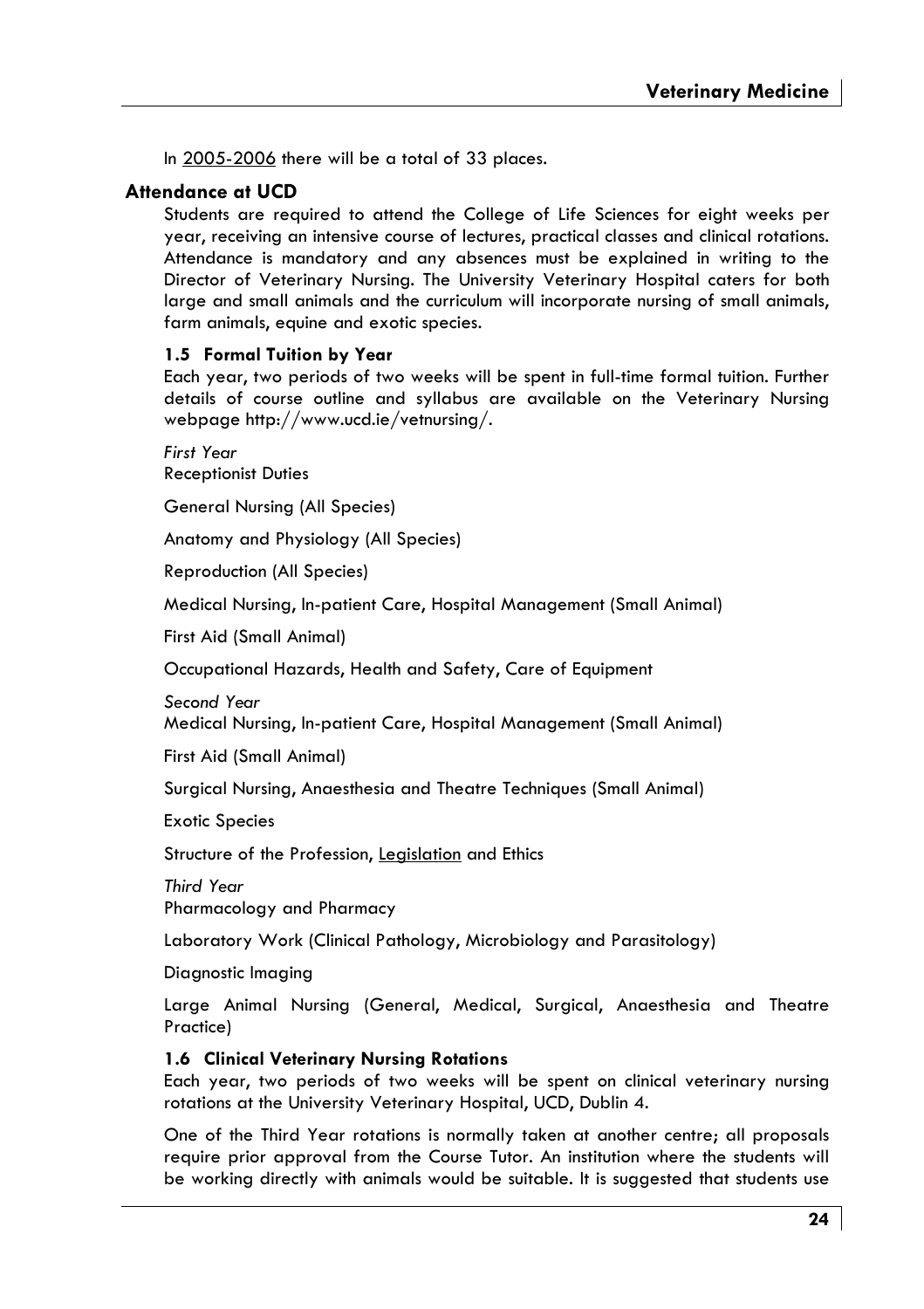the elective rotation to make up time in a practice of a different type from their own training practice.

First Year Rotation 1 1 week small animal medicine 1 week small animal surgery Rotation 2 1 week large animal medicine 1 week large animal surgery Second Year Rotation 1 1 week small animal medicine 1 week small animal surgery Rotation 2 1 week large animal medicine

1 week large animal surgery

Third Year

- 1 week diaanostic imaaina
- 1 week laboratory work and examination preparation
- 2 week elective rotation (see above)

### Assessment

### 1.7 Formal Examinations

Formal examinations take place at the end of each academic year. The examinations for each year reflect the content of the portfolio, rotation duties and the modules of the course to be studied in that year.

### **General Reaulations**

- Examinations will be held in Summer (Years 1 and 2: June, Year 3: May)
- Supplemental examinations will take place in Autumn (August) if required
- Pass standard is 50%
- All parts of the examinations must be passed before proceeding to the next year of the programme.
- The examination for each year of the programme should normally be passed within two years of entering that year.
- The Diploma may be awarded with distinction on an aggregate of 70% of the marks obtained over the three years of the course. A distinction will be awarded only when each examination is passed at the first attempt and when subjects are passed together.

### 1.8 Portfolio of Veterinary Nursing Experience

Students must complete and pass a portfolio of their veterinary nursing experience, presenting required written work for assessment during the academic year (December/January) and at the end of the academic year (March/April). The Course Tutor gives instruction on completion of the portfolio to all students in Year 1.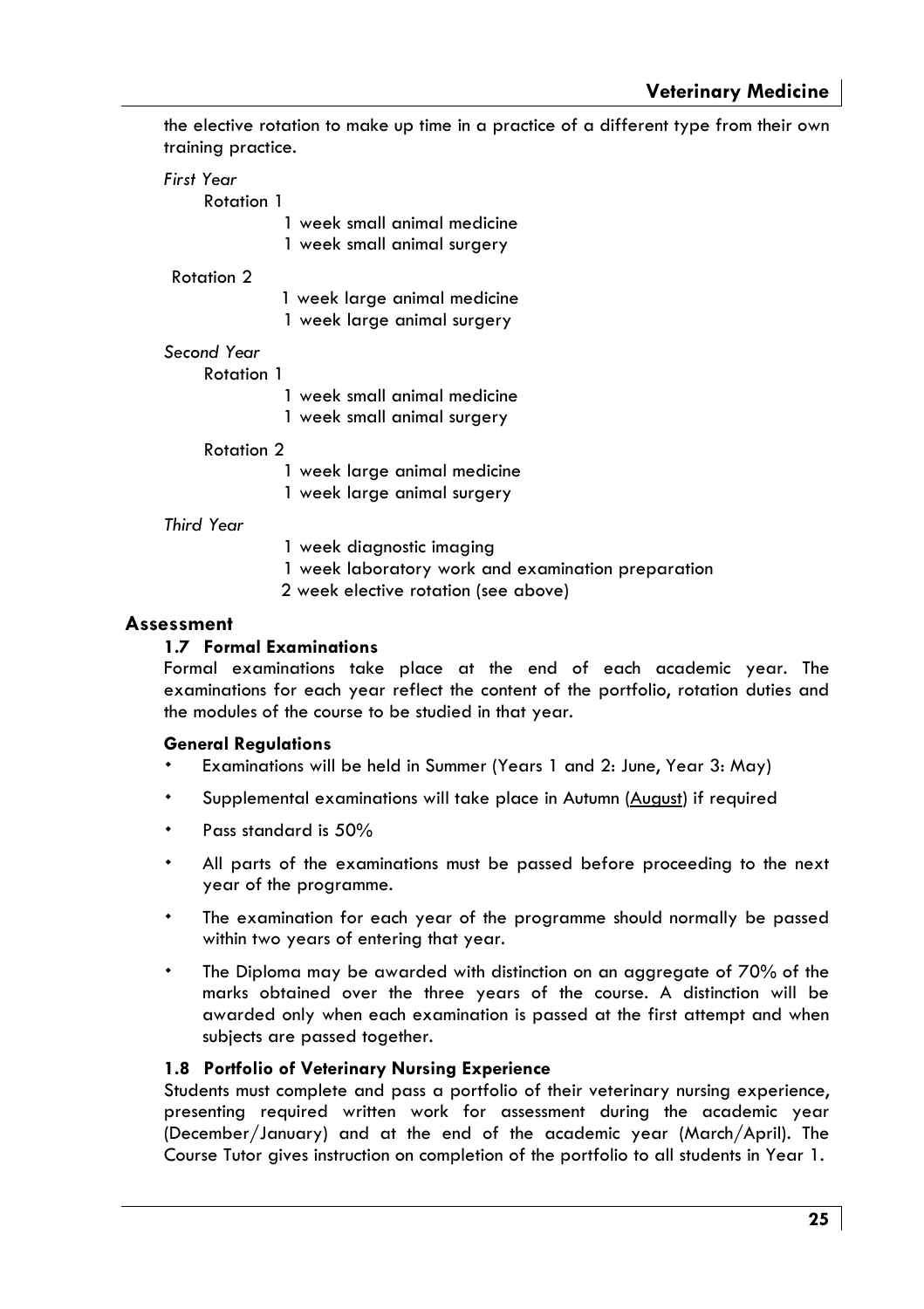### 1.9 Clinical Veterinary Nursina Rotations

Students will be assessed on their performance by qualified veterinary or veterinary nursing staff in the University Veterinary Hospital and by the Course Tutors on completion of both written and oral case presentations.

### 1.10 Allocation of Marks

|                  |                                                     | <b>ECTS Credits</b> |
|------------------|-----------------------------------------------------|---------------------|
|                  | First University Examination in Veterinary Nursing  |                     |
| <b>VNUR 1001</b> | Veterinary Nursing Theory and Practice IA           | 12                  |
| <b>VNUR 1002</b> | Veterinary Nursing Theory and Practice IB           | 12                  |
| <b>VNUR 1003</b> | <u>Veterinary Nursing Theory and Practice I</u>     | 6                   |
| <b>VNUR 1004</b> | Portfolio of Veterinary Nursing Experience I        | 18                  |
| <b>VNUR 1005</b> | <b>Clinical Veterinary Nursing Rotations I</b>      | 12                  |
|                  | Second University Examination in Veterinary Nursing |                     |
| <u>VNUR 2001</u> | <u>Veterinary Nursing Theory and Practice IIA</u>   | 12                  |
| <b>VNUR 2002</b> | <u>Veterinary Nursing Theory and Practice IIB</u>   | 12                  |
| <b>VNUR 2003</b> | <u>Veterinary Nursing Theory and Practice II</u>    | 6                   |
| <b>VNUR 2004</b> | Portfolio of Veterinary Nursing Experience II       | 18                  |
| <b>VNUR 2005</b> | <b>Clinical Veterinary Nursing Rotations II</b>     | 12                  |
|                  | Third University Examination in Veterinary Nursing  |                     |
| <b>VNUR 3001</b> | <b>Veterinary Nursing Theory and Practice IIIA</b>  | 12                  |
| <b>VNUR 3002</b> | Veterinary Nursing Theory and Practice IIIB         | 12                  |
| <b>VNUR 3003</b> | <u>Veterinary Nursing Theory and Practice III</u>   | 6                   |
| <b>VNUR 3004</b> | Portfolio of Veterinary Nursing Experience III      | 18                  |
| <b>VNUR 3005</b> | Clinical Veterinary Nursina Rotations III           | 12                  |

### **Additional Requirements**

### 1.11 Checklist of Practical Tasks

A checklist of practical tasks is issued to students. Each student must carry out all of these tasks and have these procedures certified by a veterinary surgeon or qualified veterinary nurse who was present at the time when the task was performed. No marks are awarded for the checklist of practical tasks since it is simply a record of procedures that have been carried out. The checklist of practical tasks must be submitted annually for inspection (Years 1, 2 and 3: May). Failure to receive the checklist in the Programme Office by the due date or to complete the majority of the tasks, without sufficient cause may mean the student will not be permitted to sit the end-of-year examinations.

### 1.12 Record of Employment

Students need to work in veterinary practice to obtain appropriate learning experience. The student must secure paid employment of at least 20 hours per week in a UCD-registered practice. Over the three-year period of the course, the student must complete a total of 2000 hours of paid employment in a UCDregistered practice, with a minimum of 500 hours in any academic year.

The student will need to have a Record of Employment card (provided by UCD) completed and signed by the practice principal, to prove that these hours have